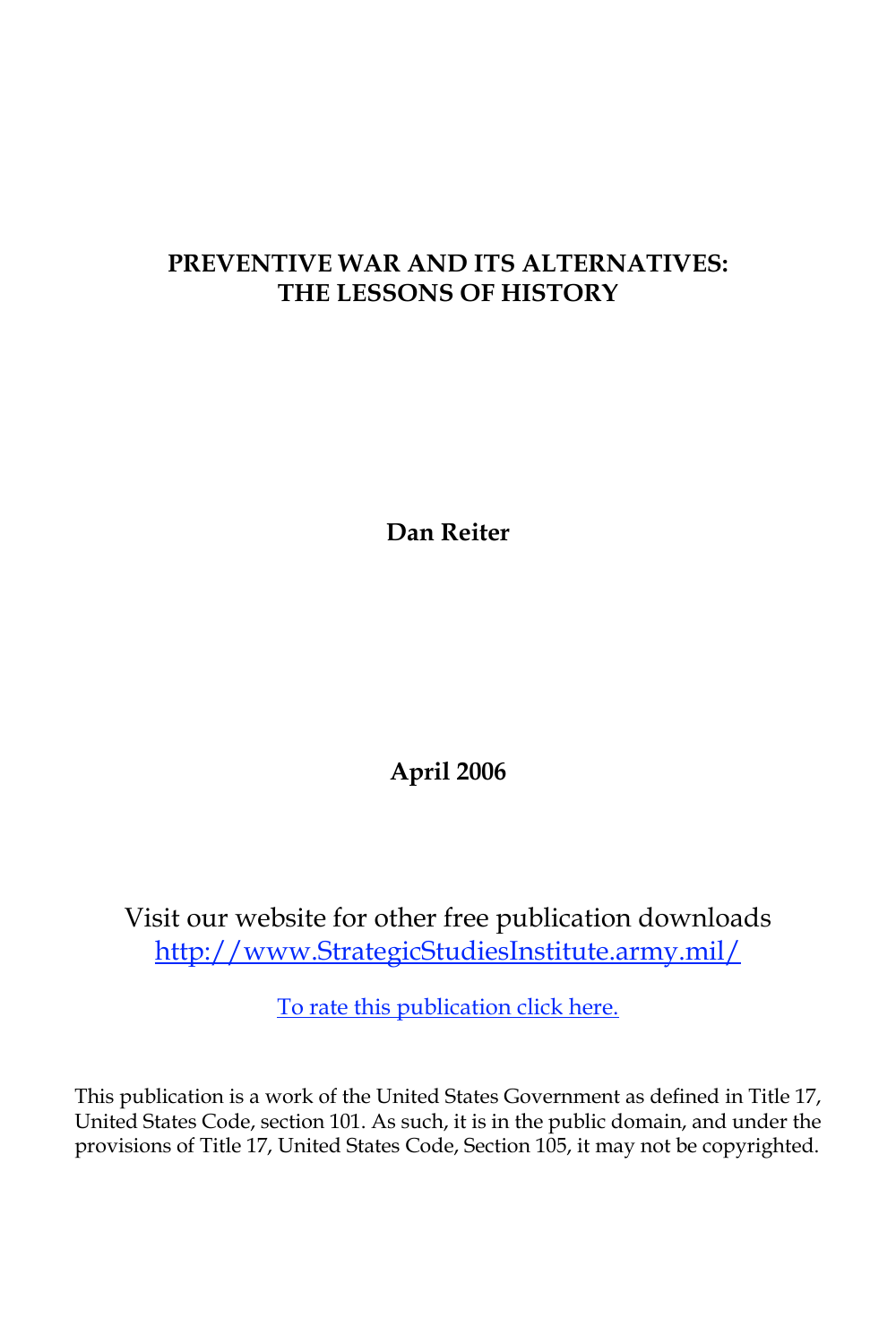The views expressed in this report are those of the author and do not necessarily reflect the official policy or position of the Department of the Army, the Department of Defense, or the U.S. Government. This report is cleared for public release; distribution is unlimited.

\*\*\*\*\*

This manuscript was funded by the U.S. Army War College External Research Associates Program. Information on this program is available on our website, *http://www.StrategicStudiesInstitute.army.mil*, at the Publishing button.

For research assistance, the author thanks Philipp Fuerst, Kristin Bakke, and Scott Wolford.

\*\*\*\*\*

\*\*\*\*\*

Comments pertaining to this report are invited and should be forwarded to: Director, Strategic Studies Institute, U.S. Army War College, 122 Forbes Ave, Carlisle, PA 17013-5244.

\*\*\*\*\*

All Strategic Studies Institute (SSI) monographs are available on the SSI homepage for electronic dissemination. Hard copies of this report also may be ordered from our homepage. SSI's homepage address is: *www.StrategicStudiesInstitute. army.mil*.

\*\*\*\*\*

The Strategic Studies Institute publishes a monthly e-mail newsletter to update the national security community on the research of our analysts, recent and forthcoming publications, and upcoming conferences sponsored by the Institute. Each newsletter also provides a strategic commentary by one of our research analysts. If you are interested in receiving this newsletter, please subscribe on our homepage at *www.StrategicStudiesInstitute.army.mil*/*newsletter/.*

ISBN 1-58487-241-1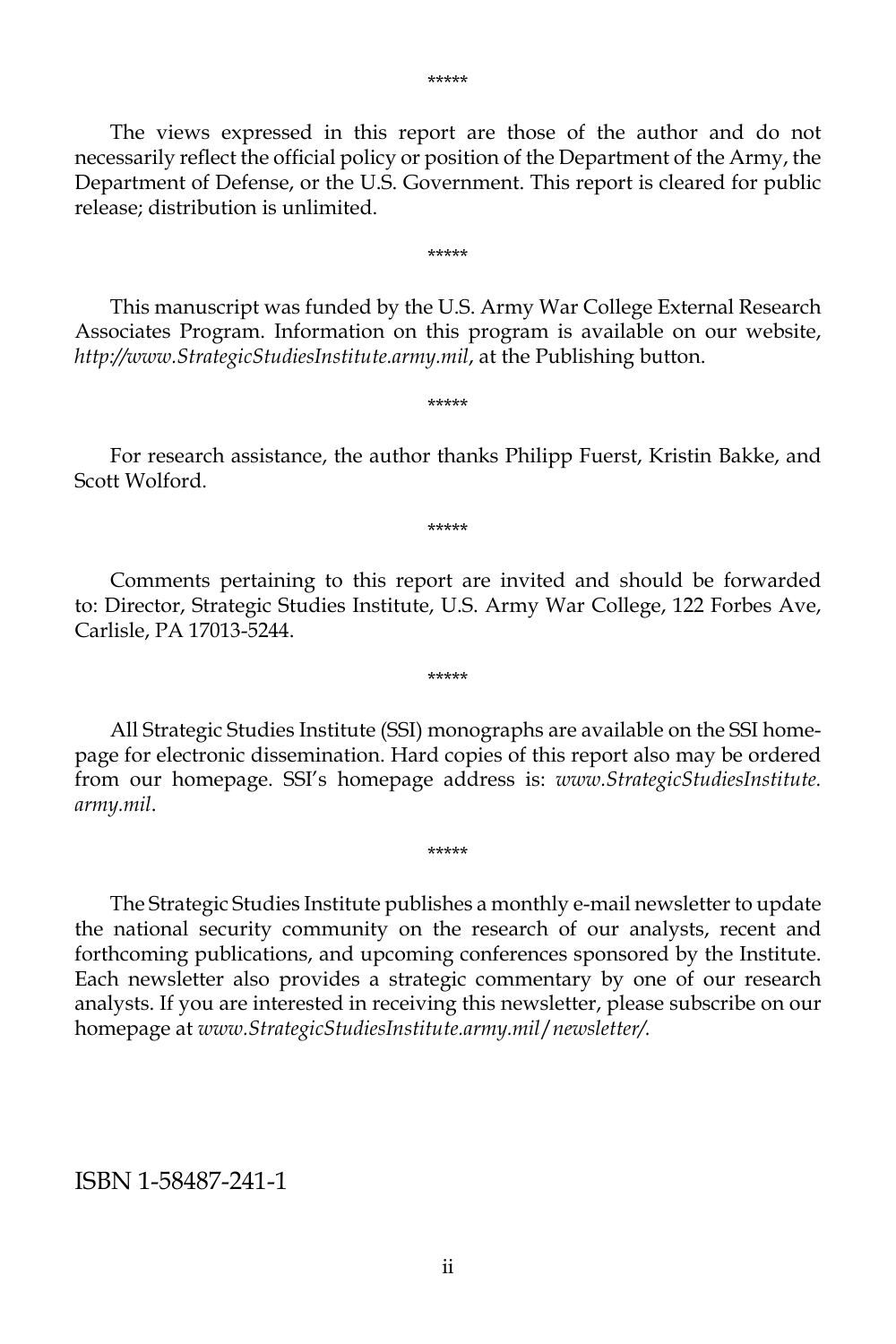#### **FOREWORD**

The 2002 National Security Strategy suggested preventive attacks, diplomacy, deterrence, and other policies as means of curtailing threats presented by the spread of nuclear, biological, and chemical (NBC) weapons to terrorists and rogue states. Dr. Dan Reiter, the author of this External Research Associates Paper, analyzes which mix of these policies might best and most cost-effectively address the NBC threat, with special focus on preventive attacks. The past performances of preventive attacks, diplomacy, deterrence, and other policies as means of curtailing the NBC threat are analyzed.

The author's central findings are that preventive attacks are generally unsuccessful at delaying the spread of NBC weapons; that deterrence, especially nuclear deterrence, is highly successful at preventing the use of NBC weapons by states; and that diplomacy has had moderate and perhaps unappreciated success at curtailing the spread of NBC weapons. The monograph also discusses how funds spent on preventive wars, which are much more expensive than diplomacy or deterrence, might be better spent to combat threats from terrorism and proliferation through such initiatives as fissile material recovery, ballistic missile defense, and port security.

The Strategic Studies Institute is pleased to publish this report as a contribution to the debate of this vital issue.

r I, Ke AS C. LOVEI

**Director** Strategic Studies Institute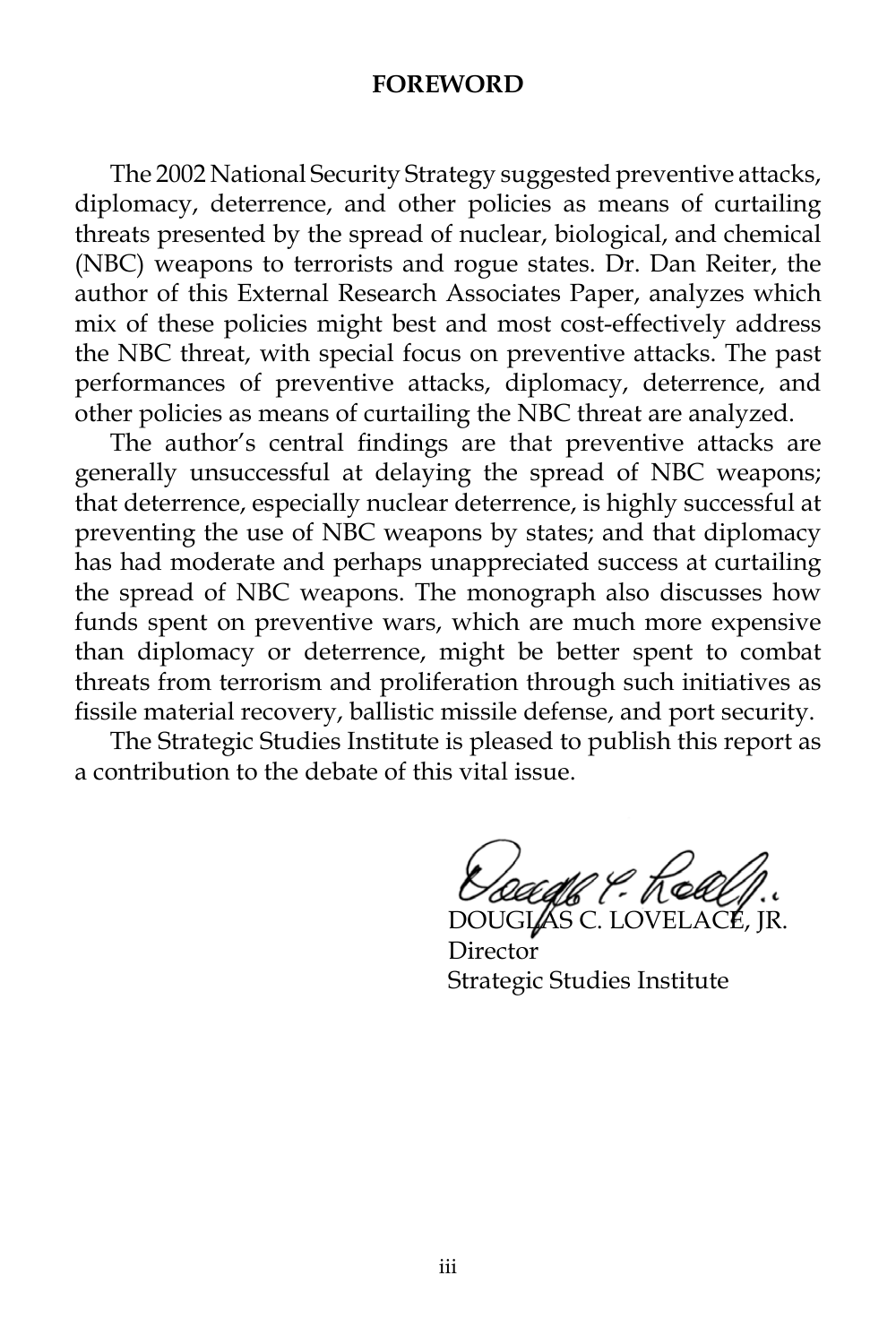## **BIOGRAPHICAL SKETCH OF THE AUTHOR**

DAN REITER is a Professor of Political Science at Emory University and has been an Olin post-doctoral fellow in security studies at Harvard University. He has authored or coauthored two books, *Crucible of Beliefs: Learning, Alliances, and World Wars* and *Democracies at War*. He has published more than 20 scholarly articles on a variety of topics, including the causes of war, the democratic peace, NATO expansion, international alliance formation, statistical methodology, nuclear proliferation, air power, public opinion, war outcomes, learning and foreign policy, military strategy, and others. In 2002, he received the Karl Deutsch Award, given annually by the International Studies Association to the scholar under age 40 or within 10 years of receiving the dissertation who has made the most significant contribution to the study of international relations and peace research. Dr. Reiter received his Ph.D. in political science from the University of Michigan in 1994.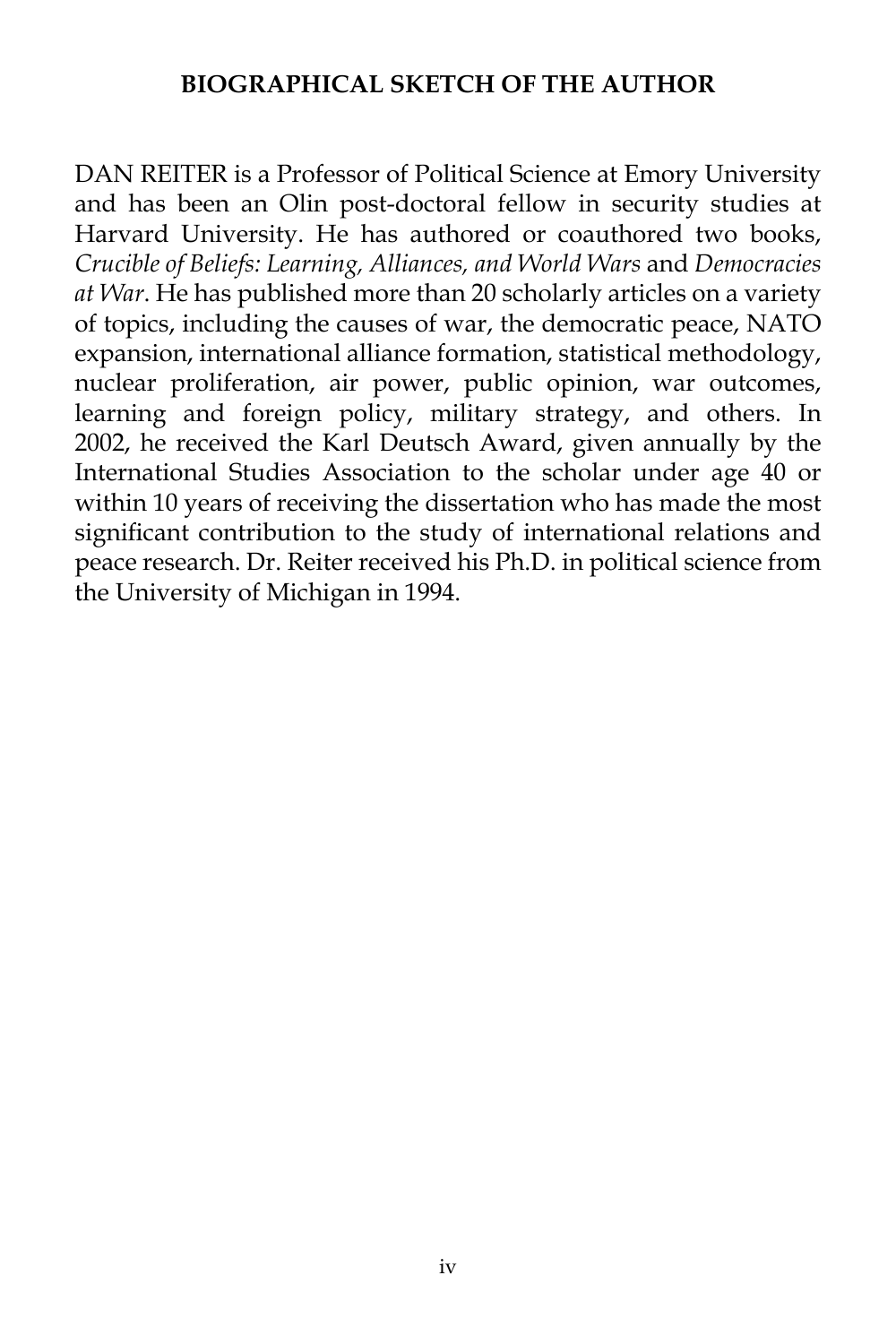### **SUMMARY**

The 2002 National Security Strategy (NSS) describes several policy tools available to curtail threats from nuclear, biological, and chemical (NBC) weapons, including diplomacy, deterrence, preventive attacks against NBC programs, and others. This monograph asks the question: What mix of these policies best addresses the NBC threat posed by rogue leaders and terrorists? This question must be asked because the NBC threat remains, and because financial and other constraints prevent the pursuit of all policy choices simultaneously.

The central findings are that, while some of the NSS recommendations are sound, preventive wars are not attractive policy options for addressing NBC threats. Examination of the historical record reveals that limited strikes on NBC programs are generally ineffective. Larger-scale attacks intended to overthrow a regime are sometimes successful, though their financial, human, military, and geopolitical costs (including counterproductive effects on the war on terrorism) are so substantial that they are unattractive policy choices. The financial costs are especially disturbing, given the hundreds of billions spent on regime change attacks which could more effectively be spent on other counterproliferation and counterterrorism initiatives, including ballistic missile defense, fissile material recovery, and a variety of counterterrorism initiatives such as port security.

Fortunately, the other elements of the NSS do promise to address the NBC threat effectively. Diplomacy generally has been successful at dissuading many states from acquiring NBC weapons, and persuading others to give up such weapons. Deterrence has been extremely successful at preventing the state use of NBC weapons. Some ballistic missile defense systems are showing promise of addressing short- and medium-range missile threats. Finally, evidence suggests that defensive counterterrorism measures work. The monograph recommends pursuing these policies. Regarding preventive attacks, the NBC threat might be reduced more effectively if the United States offered to make no-invasion pledges to countries such as North Korea in exchange for substantial NBC concessions, rather than considering or threatening the actual launch of such attacks.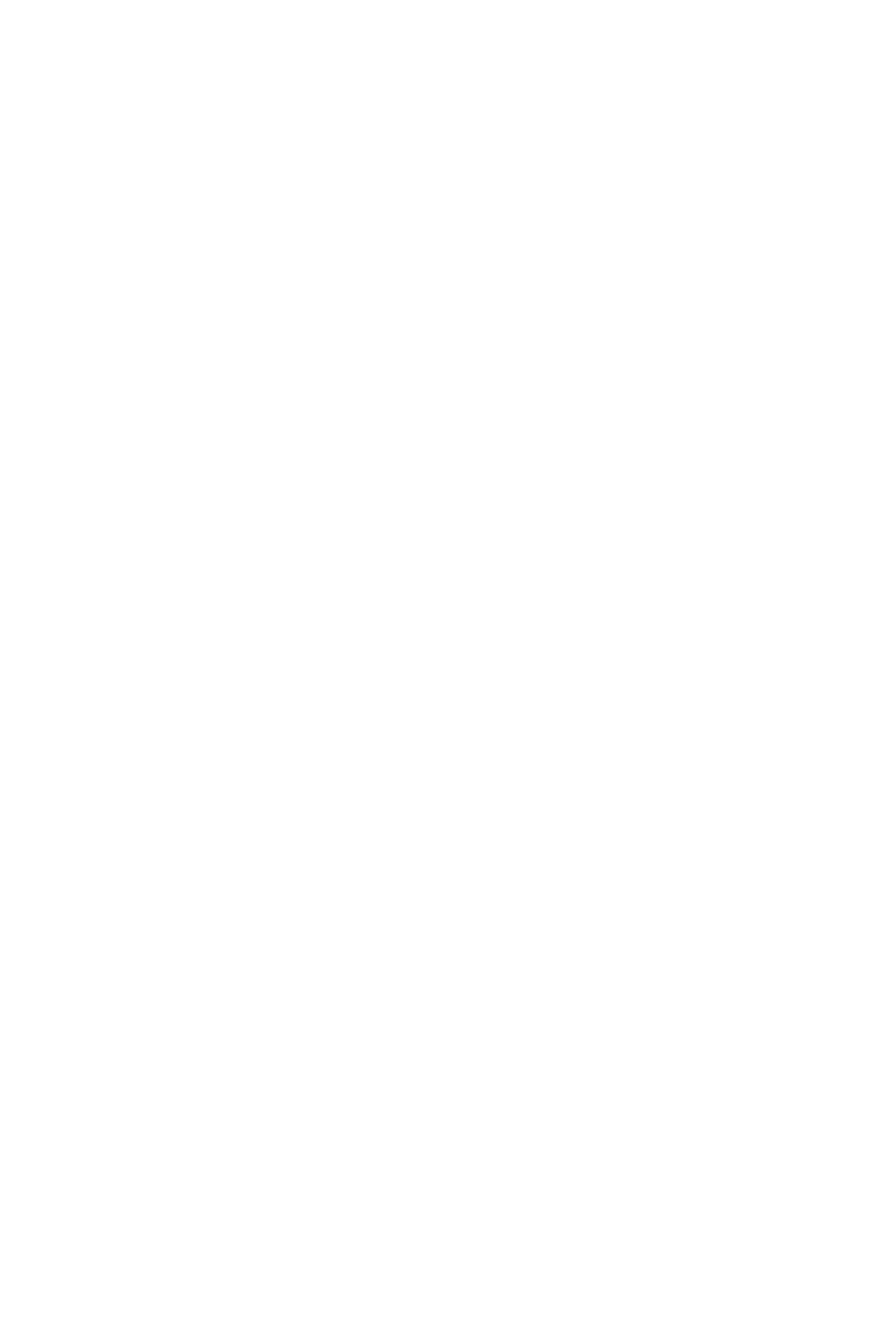#### **PREVENTIVE WAR AND ITS ALTERNATIVES: THE LESSONS OF HISTORY**

#### **Introduction.**

The official document titled *National Security Strategy of the United States of America* (NSS) (September 2002) describes nuclear, biological, and chemical (NBC) weapons in the hands of rogue leaders or terrorist groups as among the gravest threats faced by the United States. It lays out four components of American strategy to confront this threat: deterrence and defense, strengthening diplomatic and multilateral efforts, improving abilities to respond to and reduce the effects of the actual use of NBC weapons, and preventive attacks against emerging NBC programs.<sup>1</sup> The last of these has received the greatest attention, as it marks perhaps the largest departure from past approaches and was the conceptual underpinning of the 2003 Iraq War. Some have speculated on the possibility of future preventive attacks against countries such as North Korea or Iran.

This monograph asks the question: What mix of policies best confronts the threat posed by NBC weapons? This question retains critical policy relevance because the NBC threat has not been eliminated. Some might propose that, given the gravity of the threat, the United States should pursue all policies simultaneously. However, each has costs and benefits, and informed policy decisions require a complete assessment of each to ensure the most effective reduction of the threat at the most acceptable cost. Further, budgetary resources are finite, requiring prior analysis of where resources ought to be allocated to reduce the threat as efficiently as possible consisent with effectiveness.

The monograph also offers comparative assessments of a variety of different counterproliferation and counterterrorism policies, with a focus on the most novel component, preventive attacks. Do preventive attacks work? What are their costs and dangers? Do they make the employment of other policy tools more difficult? Are other policy tools equally or more effective at combatting the threats of NBC proliferation and terrorism?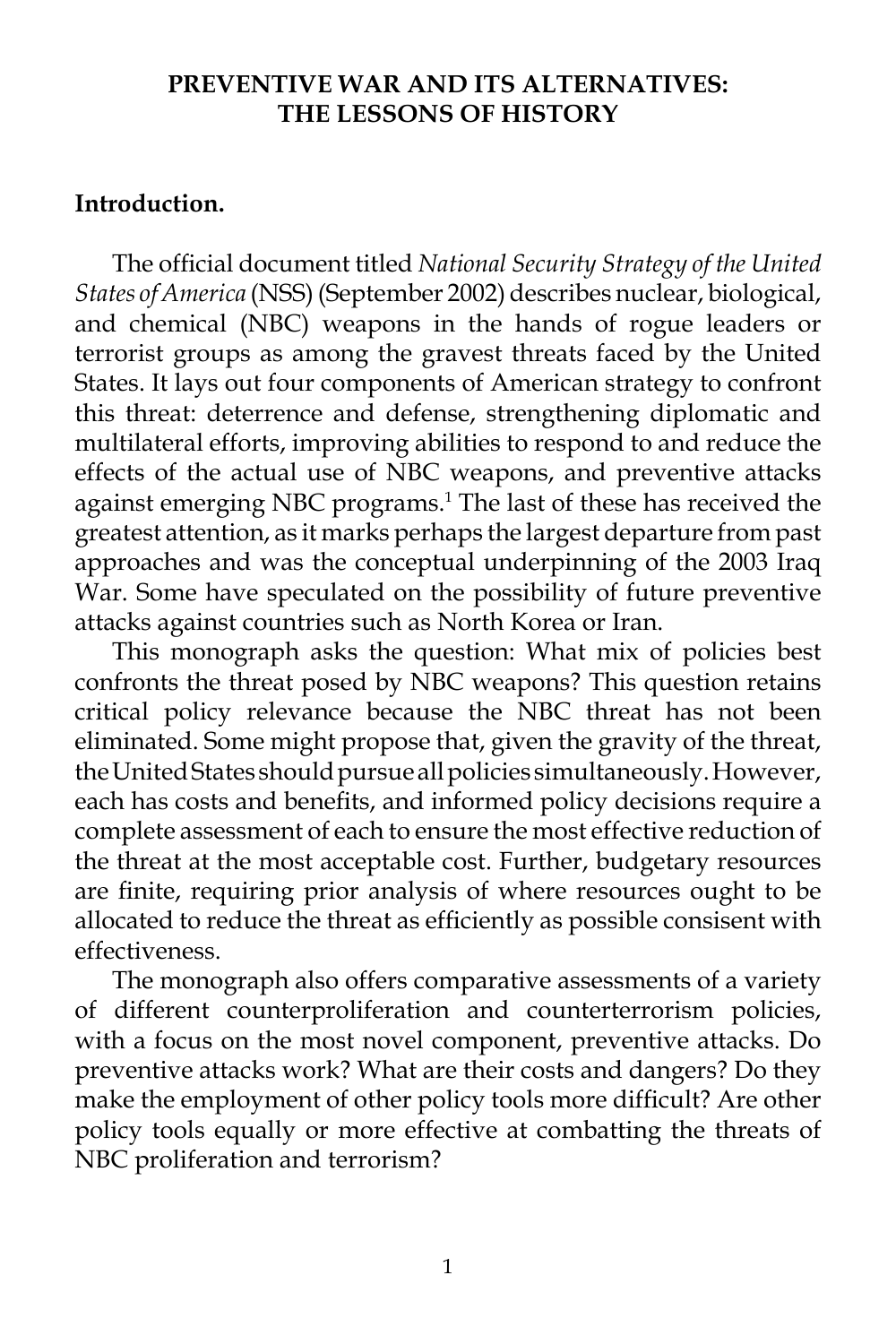The central conclusion of this monograph is that preventive attacks are generally ineffective, costly, unnecessary, and potentially even counterproductive tools for use in behalf of nonproliferation and counterterrorism. Other policies, including diplomacy, deterrence, ballistic missile defense, and an array of counterterrorism policies are likely to be more effective at containing the spread and use of NBC and less costly in human lives.

The next three sections of this monograph consider preventive attacks, diplomacy, and deterrence, respectively, focusing on their historical records of success and failure. The section that follows these offers some assessments, with a focus on the financial costs of preventive wars and the potential underfunding that such wars may impose on other counterterrorism and nonproliferation initiatives like ballistic missile defense and the recovery of fissile material. The final section concludes that NBC weapons might be more effectively curtailed by offering no-invasion pledges in exchange for substantial NBC concessions, rather than by launching preventive attacks.

#### **Preventive Action against NBC Weapons Threats.**

Generally, preventive action means attacking to forestall a rising threat. Political scientists have long considered the phenomenon of preventive attacks, exploring in particular what factors make preventive attacks more likely.2 Preventive attacks are sometimes conflated with preemptive attacks, though the former are usually thought of as addressing medium- or long-term threats, whereas the latter are usually thought of as addressing immediate threats.<sup>3</sup> Before the September 11, 2001 (9/11), attacks, the United States generally avoided launching preventive or preemptive attacks. The claim of the NSS is that new threats posed by tyrants, terrorists, and other rogue actors armed with tremendously powerful weapons like nuclear warheads make preventive attacks more essential policy options. The Cold War policy of deterrence cannot be counted on to work against these new enemies, given the possibility that they may be stateless and/or suicidal in outlook. Further, even a single use of such destructive weapons against American territory or interests could be catastrophic, further emphasizing the imperative of eliminating such weapons through force before they can be used.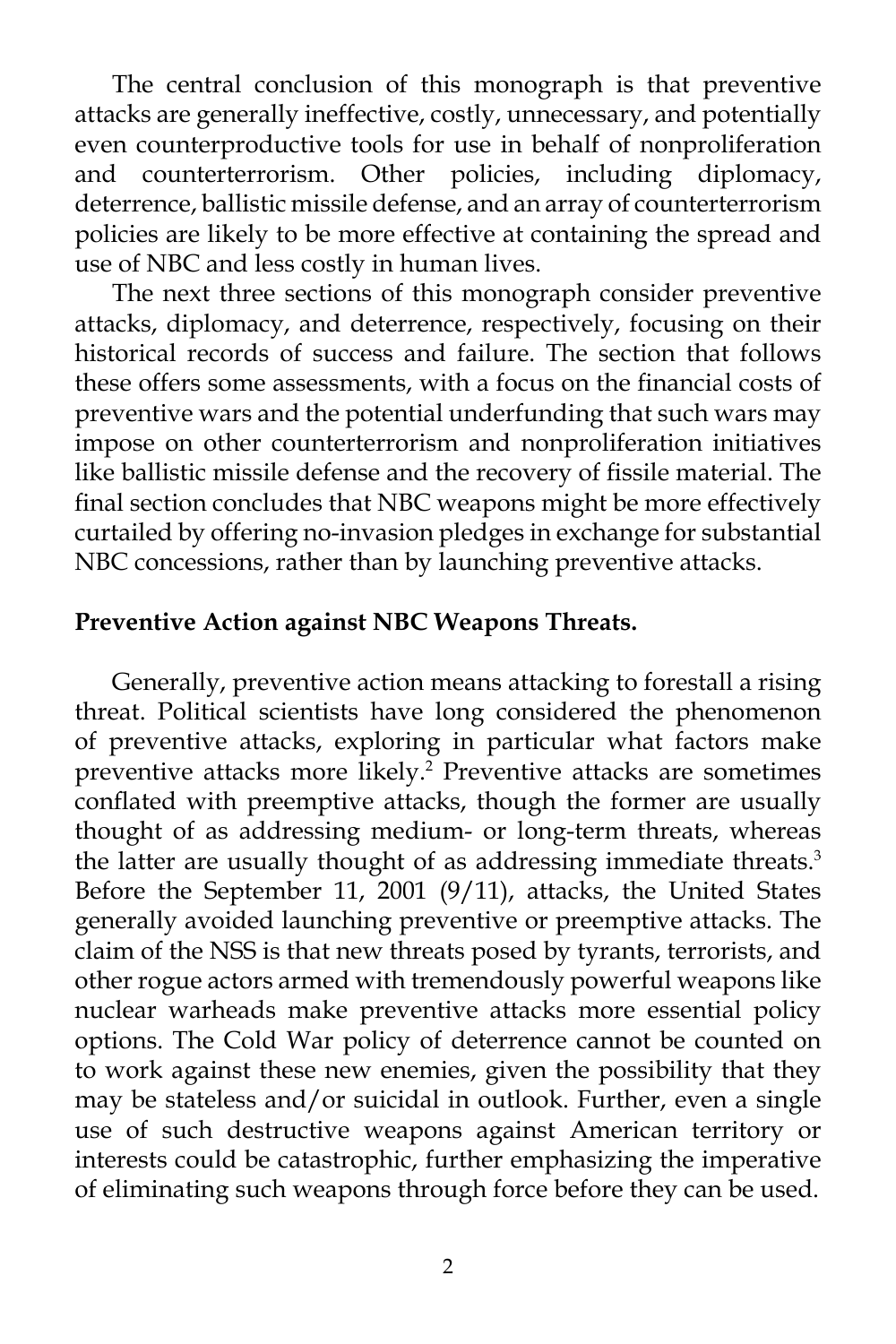Have past preventive attacks against NBC programs been successful?4 Specifically, have such attacks substantially delayed the spread of NBC weapons? Though no two opportunities to launch such attacks are exactly the same, examination of past efforts at least can help improve our estimation of whether future attacks against states like Iran, Syria, North Korea, or a fundamentalist Pakistan might succeed.

The past record of preventive attacks against NBC programs is not encouraging. Specifically, two sets of factors have worked to limit the success of such strikes. First, several attacks have been made against targets which were unlikely to acquire NBC weapons. That is, even though attacks may have been operationally successful in the sense of destroying specific targets, the spread of NBC weapons was not significantly delayed by the attack because, even in the absence of the attack, the target state was not close to acquiring NBC weapons. In short, the costs of preventive attacks were borne without reaping the benefits of reducing NBC threats. A series of attacks was launched against the nuclear program of Nazi Germany during World War II, especially against a heavy water production facility in Norway, though scientific and other errors would likely have prevented Germany from ever coming close to building an actual atomic device during the time available.<sup>5</sup> The 1998 missile attacks launched by the Clinton administration against alleged chemical weapons production facilities in Sudan also likely made little difference, considering that the evidence associating the installation in question with chemical weapons production was quite weak.<sup>6</sup> Further, though the 2003 invasion of Iraq was justified publicly as necessary to eliminate Saddam's emerging NBC weapons program, the dictator had no NBC weapons or weapon production programs at the time of the war.7 Similarly, the 1993 and 1998 cruise missile strikes against Iraqi targets were aimed at a dormant NBC program.

The fundamental problem underlying these episodes is poor intelligence about the status of a target state's NBC programs. Collecting quality intelligence about other states' NBC programs is extremely difficult, since such states obviously place very high priority on keeping the existence and progress of these programs secret. Indeed, beyond the examples mentioned above, the United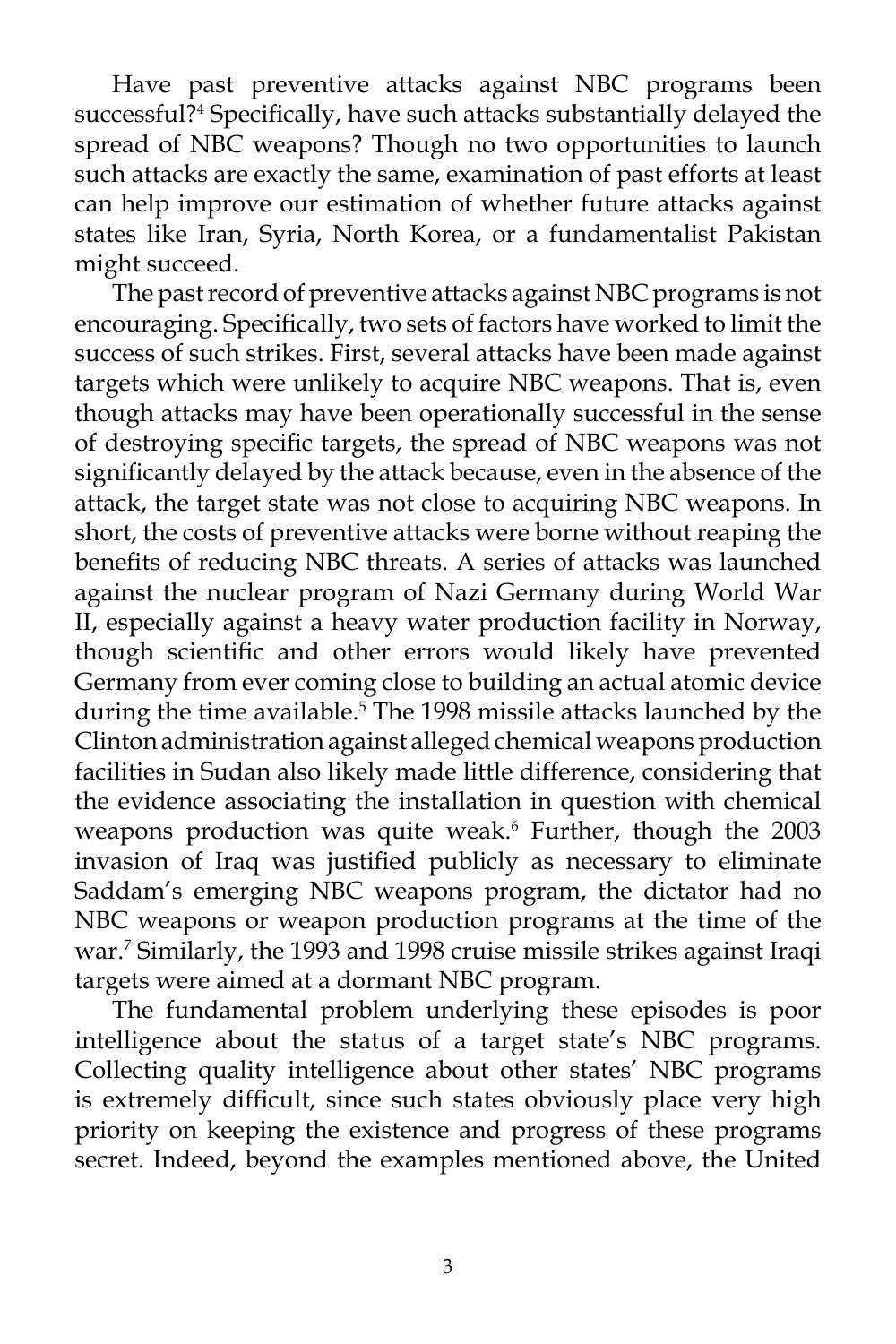States has an underwhelming track record in assessing the NBC programs of other states, sometimes underestimating and sometimes overestimating a state's progress towards acquiring NBC weapons. Though the Allies had some knowledge of Japan's extensive biological warfare program during World War II, they had no knowledge of the developing Japanese nuclear program.8 In July 1949, the Central Intelligence Agency (CIA) estimated that the Soviet Union would not be able to construct a nuclear weapon until mid-1951, though the first Soviet nuclear test occurred only some weeks later in August 1949.<sup>9</sup> Some debate existed in the intelligence community in the 1980s over possible evidence of a Soviet biological weapons program, but the end of the Cold War brought the shocking revelation of a massive Soviet biological weapons program, undertaken in violation of the 1972 Biological Weapons Convention.10 Intelligence on the first Chinese nuclear test was a bit better, although estimates prior to the test fluctuated in their predictions; the day before the test, the CIA estimated a Chinese test within 6 to 8 months.11 The CIA was surprised by the May 1998 series of Indian nuclear tests; 3 months earlier, the national intelligence officer in charge of warning had accepted the conclusion that Indian nuclear tests were not imminent.<sup>12</sup>

Unfortunately, this intelligence problem will likely not be solved anytime soon. A March 2005 White House-commissioned report on NBC intelligence was extremely critical of American intelligence on Iraqi NBC prior to the 2003 Iraq War, noting the thin body of information about potential preventive strike targets such as Iran and North Korea.<sup>13</sup> Greg Thielmann, former head of the Office of Strategic Proliferation and Military Affairs in the State Department's Office of Intelligence and Research, was quite blunt: "The effectiveness of any first-strike military doctrine depends on reliable intelligence. The U.S. intelligence community's inability to produce accurate information on enemy threats renders such a doctrine feckless and reckless."14

Some regard the 1981 Israeli attack on the Iraqi Osiraq nuclear reactor as the best example of a successful attack against an NBC program, because it delayed the Iraqi acquisition of a nuclear weapon, preventing Iraq from fashioning one by the time it invaded Kuwait in 1990. However, according to the existing evidence, we cannot claim that the 1981 attack substantially delayed the Iraqi nuclear weapons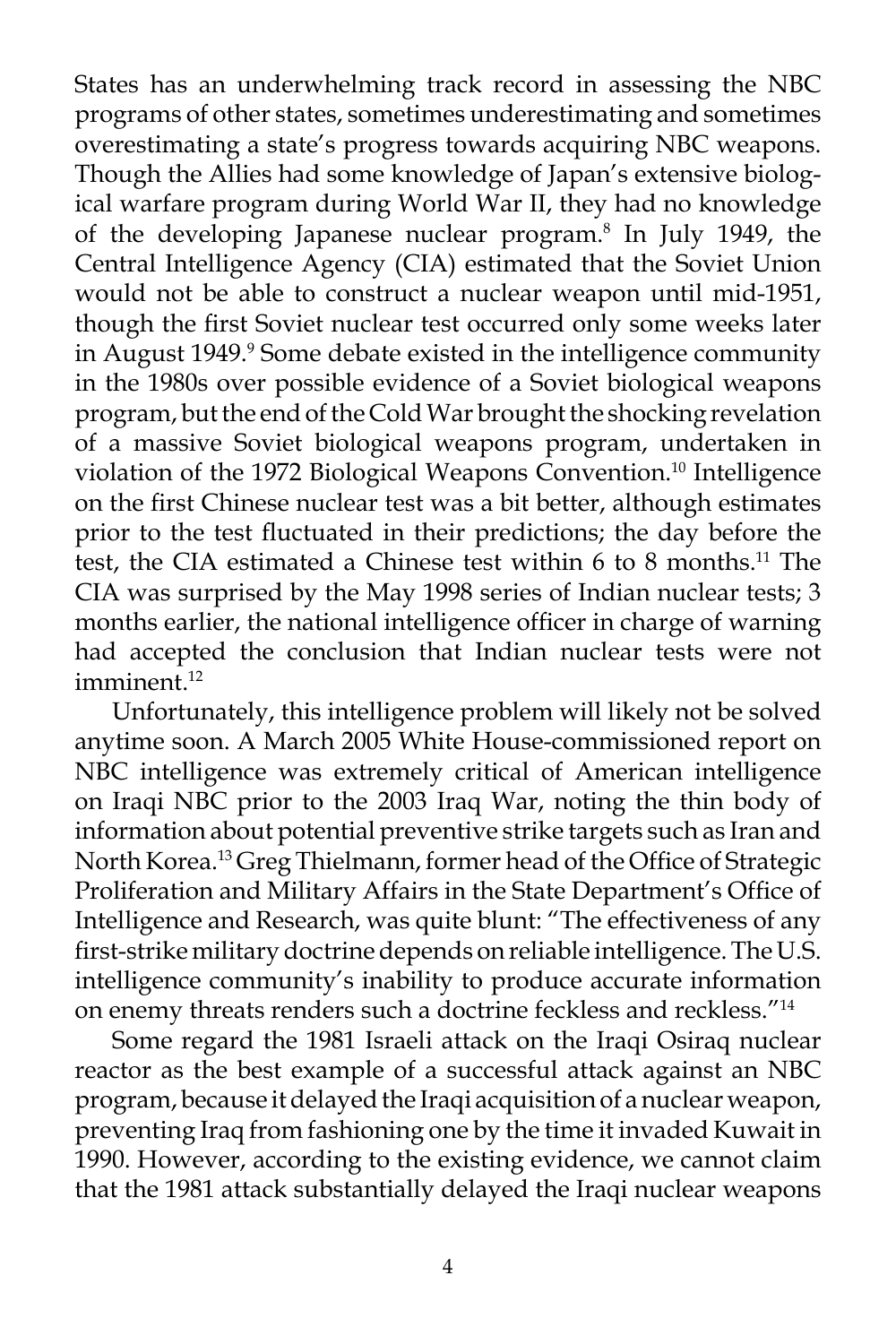program, because, absent the attack, Iraq would not have been close to building a nuclear weapon.

The key contribution of the Osiraq reactor to the Iraqi weapons program would have been to provide plutonium for an Iraqi weapon, but several factors would have prevented Iraq from diverting plutonium from the French-provided reactor. The reactor itself was a light water reactor, not well-designed for plutonium production. Moreover, the French had planned on supplying Caramel fuel, a composite which contained some low enriched uranium permitting reactor operation but not lending itself well to plutonium production. Most importantly, Iraq was a signatory to the Nuclear Non-Proliferation Treaty (NPT), and its reactor was under inspection by International Atomic Energy Agency (IAEA) officials and French technicians. Illicit plutonium activity would have been easy to detect, and such activity would have caused a shutoff in fuel supply and an end to reactor operation.

Including IAEA officials, many weapons experts and scientists have argued that Osiraq would not have provided Iraq with much, if any, fissile material for a bomb. Perhaps most persuasively, a number of Iraqi scientists who worked inside Saddam's bomb program have made the same point. Former Iraqi physicist Imad Khadduri goes so far as to claim that the reactor "was specifically designed to be unsuitable for the production of plutonium for a bomb," and that the possibility of plutonium production at Osiraq was "delusional." Khadduri goes on to state:

The tight refueling schedule for such an endeavor, which is required to prevent "poisonous" plutonium 238 from developing, would be impossible to hide from the French scientists, who would have been collaborating with us for years, and the IAEA inspectors. Had we even diabolically thought of kicking both out and running the reactor ourselves for such a purpose, the limited fresh fuel that was allowed for us would have aborted any such attempt at the outset. Neither would the unique design of the reactor core for the "Caramel" fuel allow for fuel designs specific for plutonium production.

Former Iraqi scientist Mahdi Obeidi agreed, pointing out that using the Osiraq reactor for weapons production was "a mismatch between idea and reality," and that there were construction problems at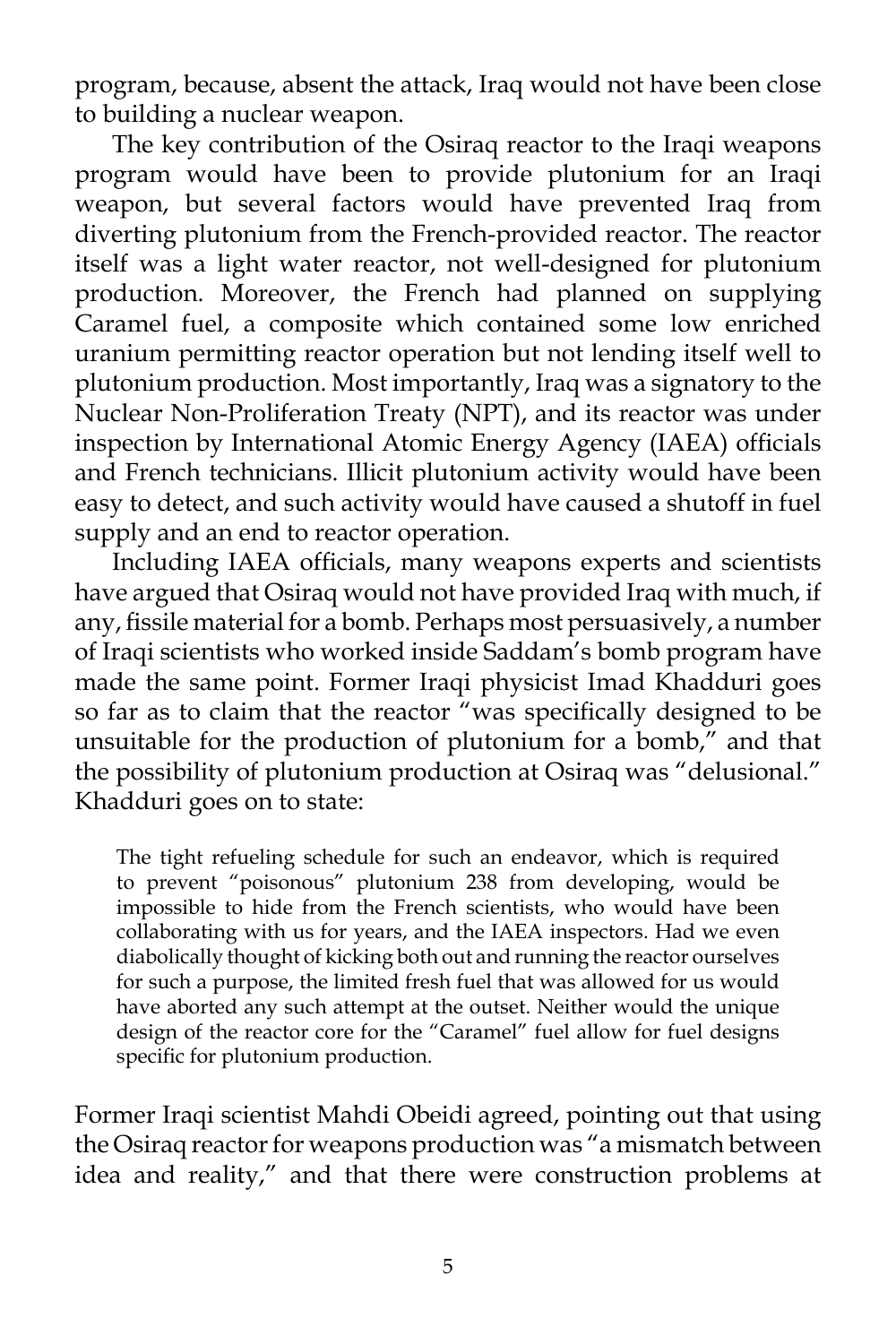the reactor at the time of the attack which would have introduced operational problems. Jafar Jafar, head of the Iraqi weapons program in the 1980s, also concurred, pointing out technical difficulties at the time, including inadequate equipment to extract plutonium.<sup>15</sup>

Disturbingly, some evidence suggests that the attack may have actually *accelerated* Iraq's nuclear program by causing Saddam to increase his personal and material commitment to it. After the attack, Saddam released from prison Dr. Jafar, a nuclear scientist earlier suspected of opposition activity, and commissioned him to produce a nuclear weapon quickly. At the same time, Saddam multiplied the human and financial resources assigned to the Iraqi nuclear program by a factor of 15-plus.<sup>16</sup>

Thus far, the discussion has focused on intelligence failures undermining the viability of preventive attacks as an attractive policy choice. A second set of factors operating against the success of preventive attacks is the anticipation of the attack by the target. Ever since the Israeli strike, states with NBC programs have been much more aware of the possibility of being the target of a preventive attack. Some states have taken steps to reduce the vulnerability of their NBC programs by hardening facilities, building duplicate facilities, and keeping the existence and location of facilities secret.

These moves can decrease substantially the chances that air and missile attacks against NBC facilities can succeed. Iraq provides one example. After the 1981 attack, the entire Iraqi program went underground, and Saddam ordered the construction of a whole array of secret installations, consulting with the KGB about how to build secret and survivable facilities. In the 1991 Gulf War, the Coalition launched a massive set of airstrikes against Iraqi NBC facilities, including nearly 1,000 air and missile attacks. These were in a narrow sense successful, in that they generally hit their designated targets. However, the attacks did not substantially degrade Iraqi NBC weapons and programs because the extent and locations of the program's elements were unknown, a direct result of Saddam's decision to disperse the program after the 1981 raid. Official U.S. Government analyses after the raid were quite blunt in their assessment of the attacks' failure. A General Accounting Office report declared: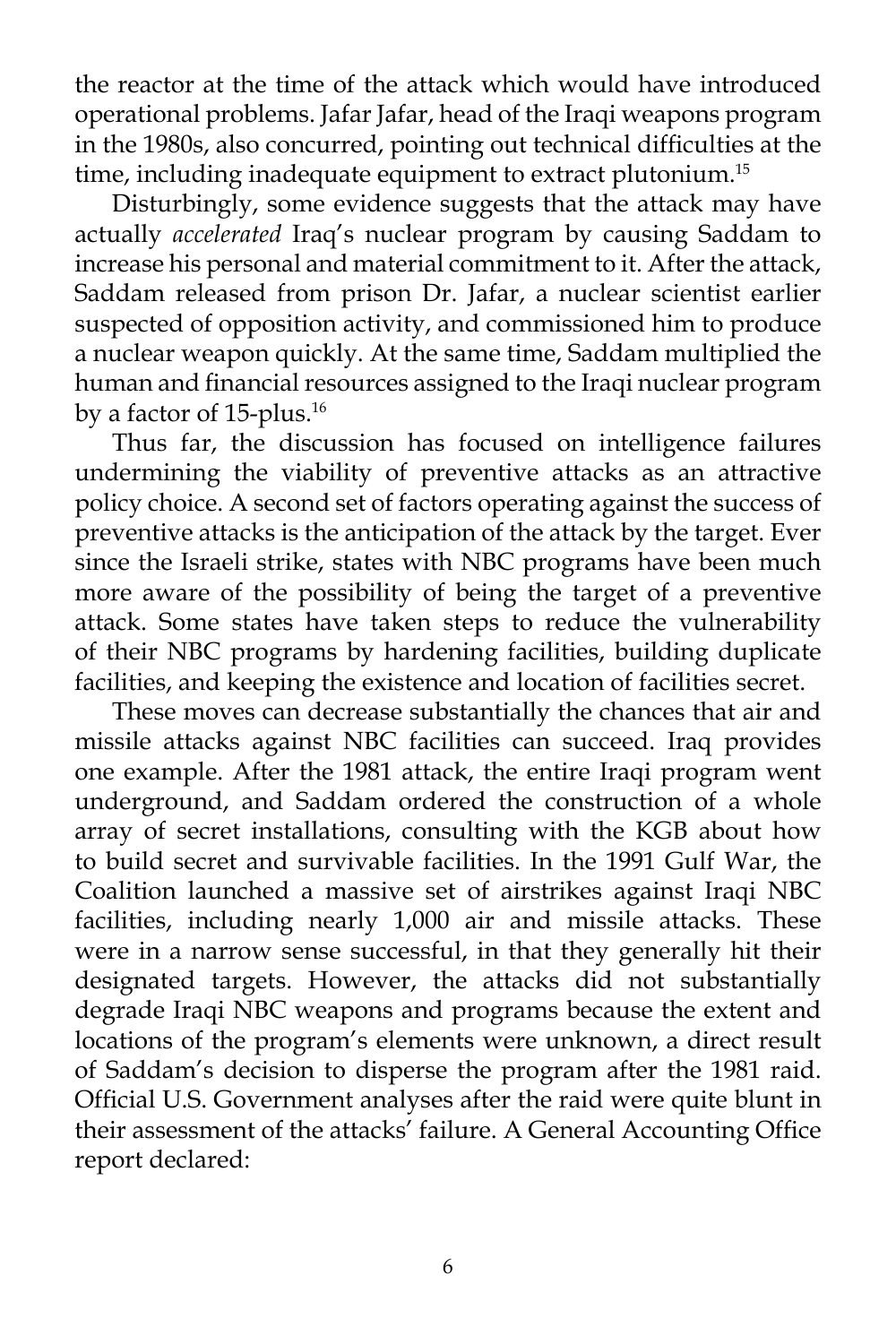The goal of eliminating Iraq's NBC capabilities was not even approximated by the air campaign; very substantial NBC capabilities were left untouched. An intelligence failure to identify NBC targets meant that the air campaign hit only a tiny fraction of the nuclear targets and left intact vast chemical and biological weapons stores.<sup>17</sup>

The Gulf War Air Power Survey also was skeptical that the strikes substantially degraded or delayed Iraqi NBC programs.<sup>18</sup> (However, as we shall note in detail later in this monograph, after 1991 Saddam Hussein ended the Iraqi nuclear program and destroyed its chemical weapons stockpile, for which production was never resumed. Also, the biological weapons program was terminated in 1995.)

Evidence suggests that other nations with illegal nuclear programs also got the message, and dispersed and concealed their programs. As early as 1993, the U.S. Air Force opposed air strikes against the North Korean nuclear program because of concerns that important elements of their program may have been unknown to U.S. intelligence. These reservations persisted some 10 years later when concerns about the North Korean program reappeared.<sup>19</sup> Iran has also likely concealed important elements of its nuclear program. A report emerged in June 2005 that North Korea had sent advisers to Iran to help them build underground bunkers in which to hide components of the latter's nuclear weapons program.20

The discussion thus far has focused on limited attacks, namely, air and missile strikes against industrial and scientific targets. A different class of preventive attacks, however, aims to stop an NBC program by overthrowing the regime that sponsors it. If military victory is followed by the installation of a stable and peaceful democratic regime that remains engaged with the international community, then such a regime replacement may indeed provide long-term inoculation against pursuit of NBC weapons. The advantage of this approach is that it avoids the intelligence problem of not knowing the location of all NBC production facilities, and it prevents a destroyed program from being rebuilt by a persistent rogue leader. There are some examples of such regime-change attacks. The 2003 Iraq War that overthrew Saddam Hussein is the clearest one, since the primary declared justification for that war was to prevent Iraq from developing NBC weapons. There have been other wars culminating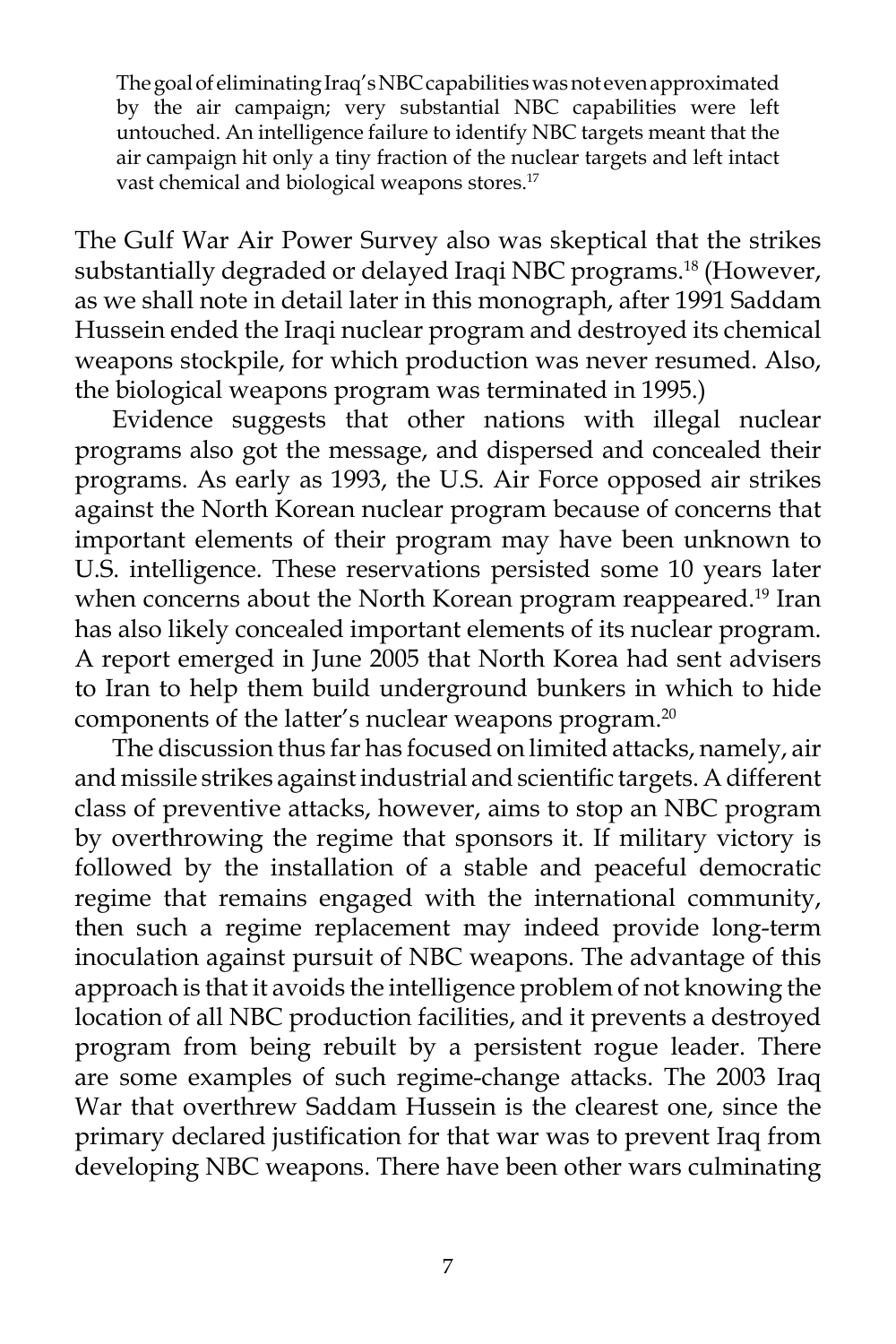in regime change in which removing an NBC threat was either a secondary motivation or a serendipitous benefit. Examples include the defeat and transformation of Germany and Japan during World War II (both had nuclear programs, and Japan had a biological weapons program as well), and the overthrow of the Taliban during the 2001 Afghanistan War (some NBC production materials were discovered in Afghanistan after the Taliban's removal).

But the record on attempts to change regimes and/or install enduring democratic institutions through military action, regardless of motives, is mixed. Successes include Germany, Italy, and Japan after World War II, Grenada in 1983, and Panama in 1989. Some failures are post-World War I Weimar Germany and several Latin American interventions, including those in the Dominican Republic between 1915 and 1924, and in Haiti between 1915 and 1934. The critical question for U.S. foreign policy is whether Afghanistan and Iraq can be transformed into stable, peaceful democracies, but it is certainly too soon to tell.

Although the prospect for success with regime-change attacks is uncertain, the costs are considerable. Unlike air and missile attacks, American casualties are unavoidable. The 2003 Iraq operation, which continues today, serves as a useful comparison since regimechange invasions of such states as Iran and North Korea would not be any easier, and likely far more difficult, than the Iraq operation. As of the week ending January 12, 2006, 2,205 American servicemen and women have been killed in theater since the start of combat operations, and the most reasonable projection is that this number will continue to climb during the continued America presence.<sup>21</sup>

Casualties aside, regime-change operations draw off military assets from other priorities. Special Forces units, CIA paramilitary units, and unmanned *Predator* aircraft were drawn away from Afghanistan in 2002 in preparation for the 2003 Iraq War, which in turn undermined American efforts to eliminate al Qaeda from Afghanistan and capture Osama bin Laden.<sup>22</sup> In May 2005, the Chairman of the Joint Chiefs of Staff wrote in a classified report to Congress that the Iraq War had limited the ability of the American military to fight in other conflicts, because of depleting stockpiles of precision weapons, the stress on reserve units, and other factors.<sup>23</sup>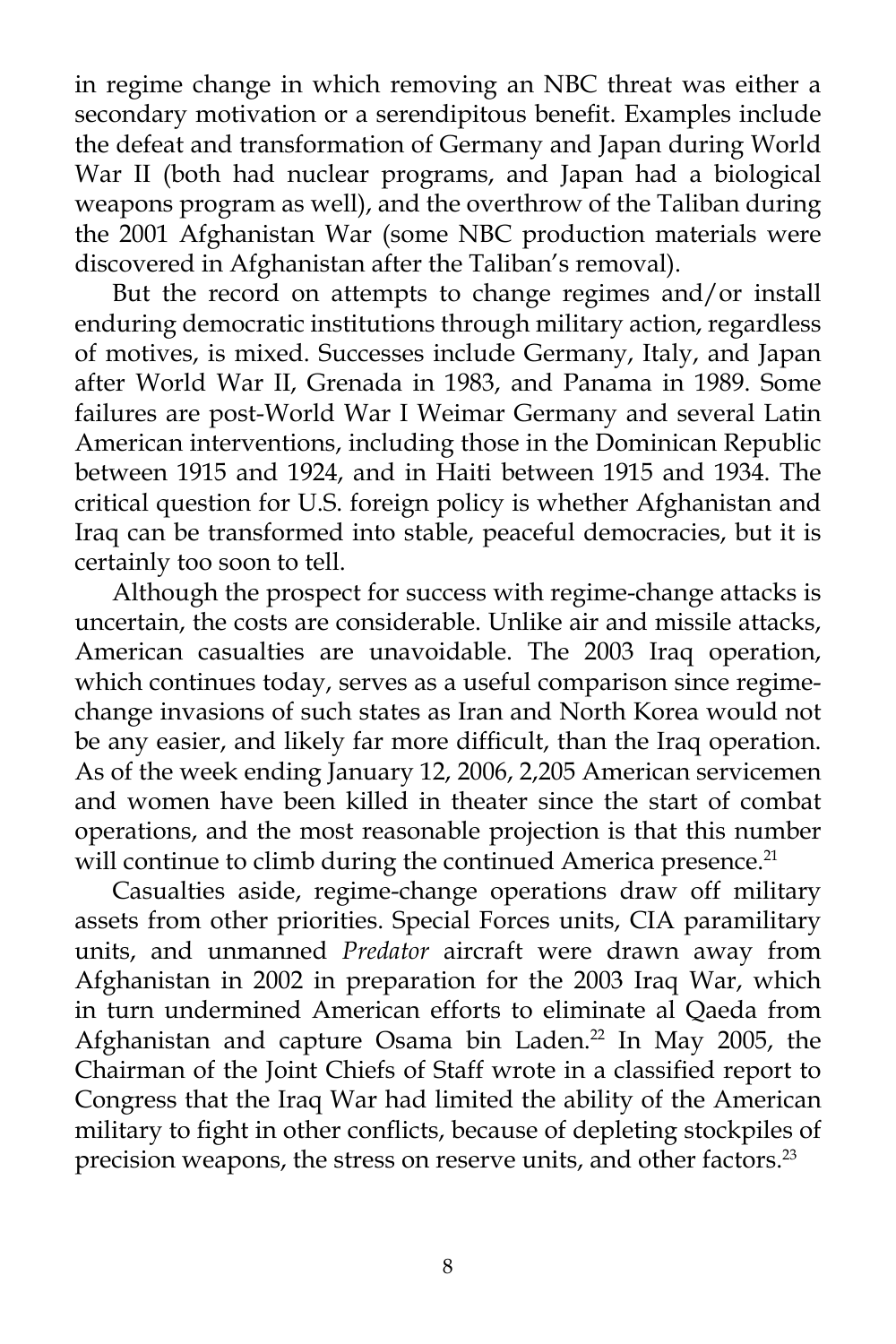The Iraq War has also reduced the willingness of young American men and women to volunteer for military service. In the fiscal year ending September 30, 2005, the Army missed its recruiting goals, achieving only 84 percent of the enlistment goal for the Reserve, 80 percent for the National Guard, and 92 percent for the activeduty force.<sup>24</sup> These shortfalls, the worst since 1979, are especially disturbing because they come in the wake of significantly greater recruitment efforts, including offering recruits more money, lowering educational standards, putting more recruiters in the field, increasing the advertising budget, and cutting corners by recruiters (including allegations of helping enlistees cheat on aptitude and drug tests, and helping them fake educational credentials) in order to meet individual quotas.<sup>25</sup> Typical of such measures, in October 2005 the percentage of recruits allowed into the Army who score low on the military aptitude tests (Category IV recruits) was doubled from 2 to 4 percent, and the quota for enlistees who lack high school diplomas was increased.<sup>26</sup> Department of Defense (DoD) studies reveal that such low-scoring recruits are more likely to experience discipline problems, and less likely to reenlist.<sup>27</sup> Applications to the Army, Naval, and Air Force academies were also down 9, 20, and 23 percent, respectively, for the classes entering in the summer of 2005.28 Moreover, the Pentagon in June 2005 unequivocally ruled out a draft, due to performance concerns with conscripts.<sup>29</sup>

These shortfalls are related directly to the war in Iraq. A 2004 Army survey revealed that the source of the problem was physical fear of service there: "In the past, barriers [to enlistment] were about inconvenience or preference for another life choice. Now they have switched to something quite different: fear of death or injury."30 Parents, a key factor affecting the decisions of young men and women to enlist, are also becoming disenchanted. One DoD survey noted that the percentage of parents who would recommend military service to their children declined from 42 percent in August 2003 to 25 percent in November 2004.31

Projecting trends is difficult; some saw bright spots in an upturn in recruitment in the summer of 2005 after it seemed to bottom out in the preceding winter and spring.<sup>32</sup> Others, however, remain concerned about recruitment in the short and medium term. Major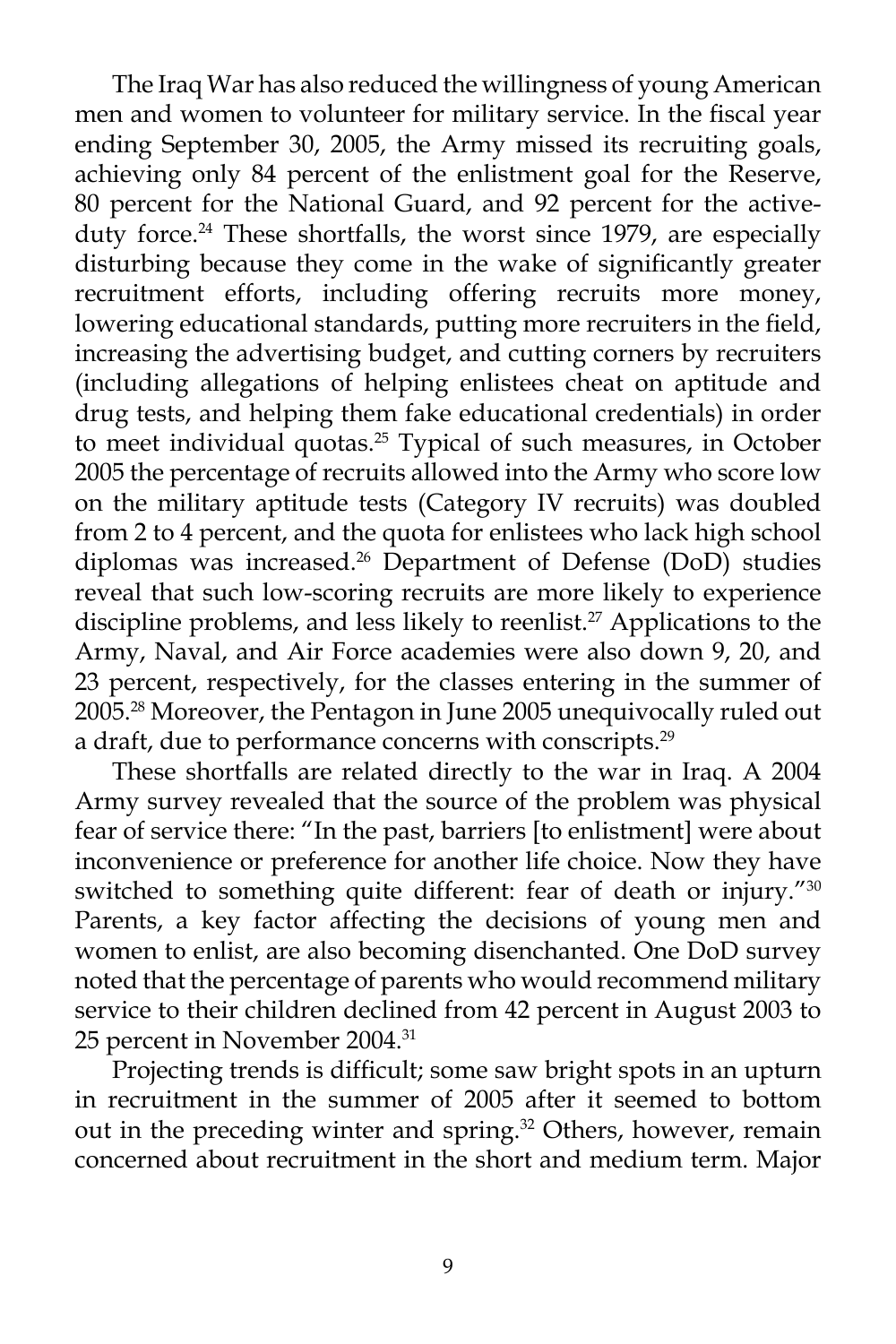General Michael D. Rochelle, the officer in charge of Army recruiting, declared in May 2005 that 2006 would likely be even more difficult for recruiting, perhaps the worst recruiting year since the initiation of the All-Volunteer force in 1973. Some speculate that this "death spiral" of recruiting may take years to overcome.<sup>33</sup> The implications for combat readiness are direct and negative. In General Rochelle's words, "It means positions in combat units cannot be filled in a timely manner.<sup>"34</sup> Indeed, the recruiting shortfall of the late 1990s led the Army to rank one out of five of its combat divisions at the lowest level of combat readiness.<sup>35</sup> These shortfalls also threaten the Army's goal of expansion from 315,000 combat troops to 355,000 combat troops over the next several years.<sup>36</sup>

Regime-change operations are also quite expensive; Congress appropriated \$207.5 billion for the Iraq War from 2003 to 2005, with more yet to come.<sup>37</sup> Given that American willingness and ability to spend on measures to combat terrorism and NBC weapons proliferation are not unlimited, we must ask how those funds can be spent most effectively towards accomplishing these goals. We shall return to this issue in subsequent sections.

A final concern about the costs of preventive actions is their potential to stimulate the very thing they were designed to prevent terrorism. Preventive wars might increase terrorism in four ways: first, the substantial use of force may increase global anti-Americanism, which in turn may increase the motivation of some individuals to join terrorist groups. This has certainly been the case with the 2003 Iraq War; one British Muslim leader in July 2005 claimed the Iraq War served as a "successful recruitment sergeant" for al Qaeda.<sup>38</sup> The CIA reported in 2004 that Hezbollah "would likely react to an attack against it, Syria, or Iran with attacks against U.S. and Israeli targets worldwide."39 Second, the deployment of U.S. troops abroad may create targets of opportunity for terrorists. The militaries of democracies are tempting targets for terrorists, because democracies are perceived to be highly sensitive to casualties. One study found that most of the 188 instances of suicide terrorism from 1980 to 2001 were launched against targets associated with democratic nations, particularly their militaries, in attempts to eject what were perceived as armies of occupation.<sup>40</sup> Currently, U.S. troops deployed in Iraq and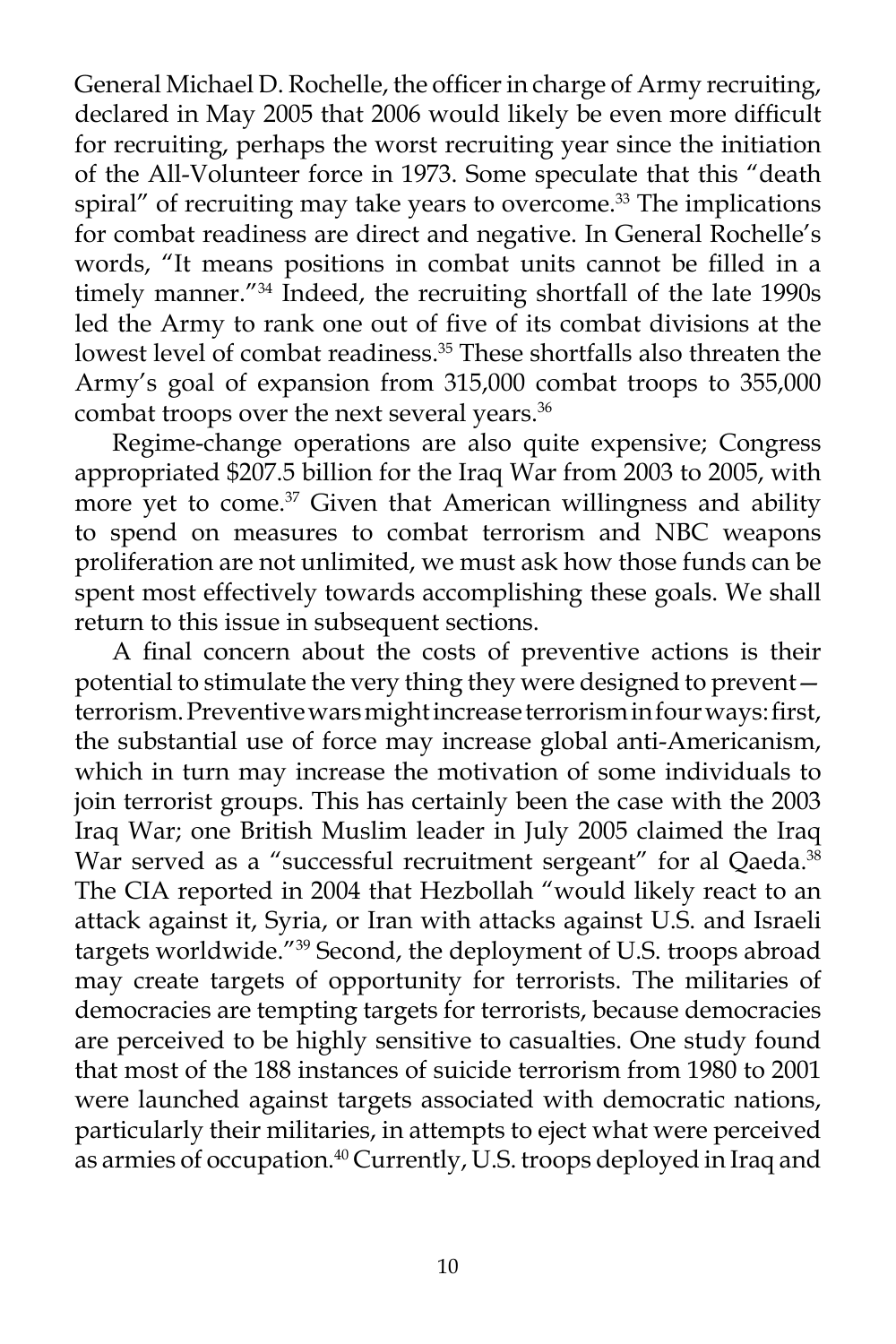Afghanistan have served as magnets for international terrorists who see themselves as attempting to oust invading forces. Obviously the lower levels of security in those countries mean that American troops deployed there are more vulnerable than they would be on military bases on American soil. Third, if preventive attacks open the door to insurgency wars, thus providing ready targets for terrorist reprisals, then the preventive attacks in effect generate training opportunities for terrorist organizations. A 2005 CIA report concluded that terrorists recruited by Abu Musab al-Zarqawi are enjoying superior training and preparation in comparison to what was received by individuals serving under Osama bin Laden in Afghanistan. Both this report and a Canadian Intelligence Security Service report anticipate that terrorists training and fighting in Iraq will likely employ their newly developed skills elsewhere.<sup>41</sup> Fourth, even if a military operation does culminate in regime change, the target state may be gripped by chaos and disorder, making it possible for terrorists and rogue elements to seize materials useful for producing NBC weapons. This was the case in Iraq when, from April to May 2003, materials for the construction of NBC weapons and ballistic missiles were looted from dozens of sites around the country.<sup>42</sup>

# **Diplomacy.**

A second major approach to controlling the growth of NBC weapons-based terrorism is diplomacy. This is a mixed bag of actions by national and international entities such as Nuclear Non-Proliferation Treaty (NPT) members, Nuclear Suppliers Group, Missile Technology Control Regime, IAEA, and the United Nations, employing the full gamut of economic, political, and foreign policy tools. Recently, the Bush administration has joined with other nations to enact the Proliferation Security Initiative, which relies on international law and agreements to intercept possible NBC weapons shipments on the high seas and in ports.<sup>43</sup> The United States has long been a supporter of using diplomacy to control the spread of NBC weapons.

A promising diplomatic approach contains several components. Most central is providing incentives for states to avoid acquiring NBC weapons or to give them up if they have them. These incentives can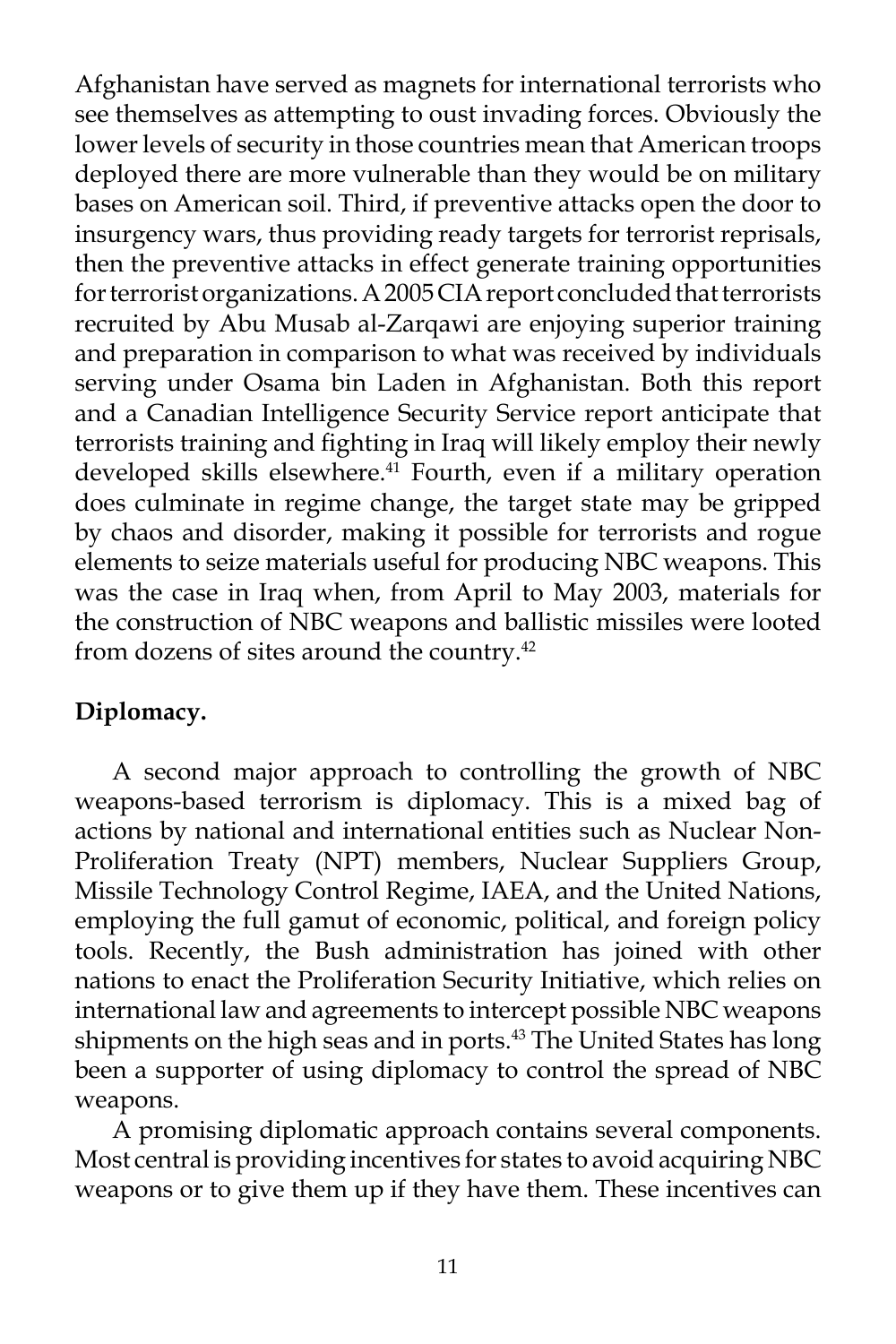be positive, such as access to peaceful nuclear technology for states shunning these weapons, or negative, such as economic sanctions for states acquiring weapons. The incentives can be material, such as trade deprivation which attends the imposition of economic sanctions, or nonmaterial, such as conferral of pariah status for violating international norms. Beyond providing incentives, diplomacy also includes the actions of international organizations such as the IAEA to monitor state compliance with nonproliferation commitments. Formal nonproliferation rules and standards give states specific behavioral goals which, when achieved, acknowledge to the world community that they have met international expectations. In the realm of NBC weapons, this enforcement mechanism can be especially important as there are widespread possibilities for the military use of civilian technologies. Specific guidelines allow nations to know exactly what must be done to meet international expectations. The existence of monitoring machinery increases the incentives of states to comply. They know they are more likely to get "credit" (and receive carrots rather than sticks) for obeying nonproliferation norms if an authoritative third party certifies that they have indeed complied with international nonproliferation expectations and standards.

Nonproliferation diplomacy has enjoyed many successes, as well as a small number of disturbing failures. The principal structure of nonproliferation diplomacy is the NPT, signed in 1968. In one view, the NPT has been quite successful; when signed, only five countries had conducted nuclear tests (the United States, Britain, France, China, and the Soviet Union), and over the past 37 years, only two additional states (India and Pakistan) have conducted nuclear tests. Even if one includes the other states which are likely nuclear as of 2005 (Israel and North Korea) and had secret nuclear arsenals in the past (South Africa), the resulting number is still quite small. This is a notable accomplishment, given the expectation in the 1960s that nuclear proliferation was likely to be rapid. In 1963, President Kennedy estimated that by 1970 there would be 10 nuclear powers, growing to 15 to 25 in the 1970s.<sup>44</sup> The Johnson administration came to a similar conclusion in 1965.<sup>45</sup>

Nonproliferation diplomacy has prevented some states from going nuclear and encouraged other states to renounce their nuclear programs. By one count, 21 states (excluding Libya) have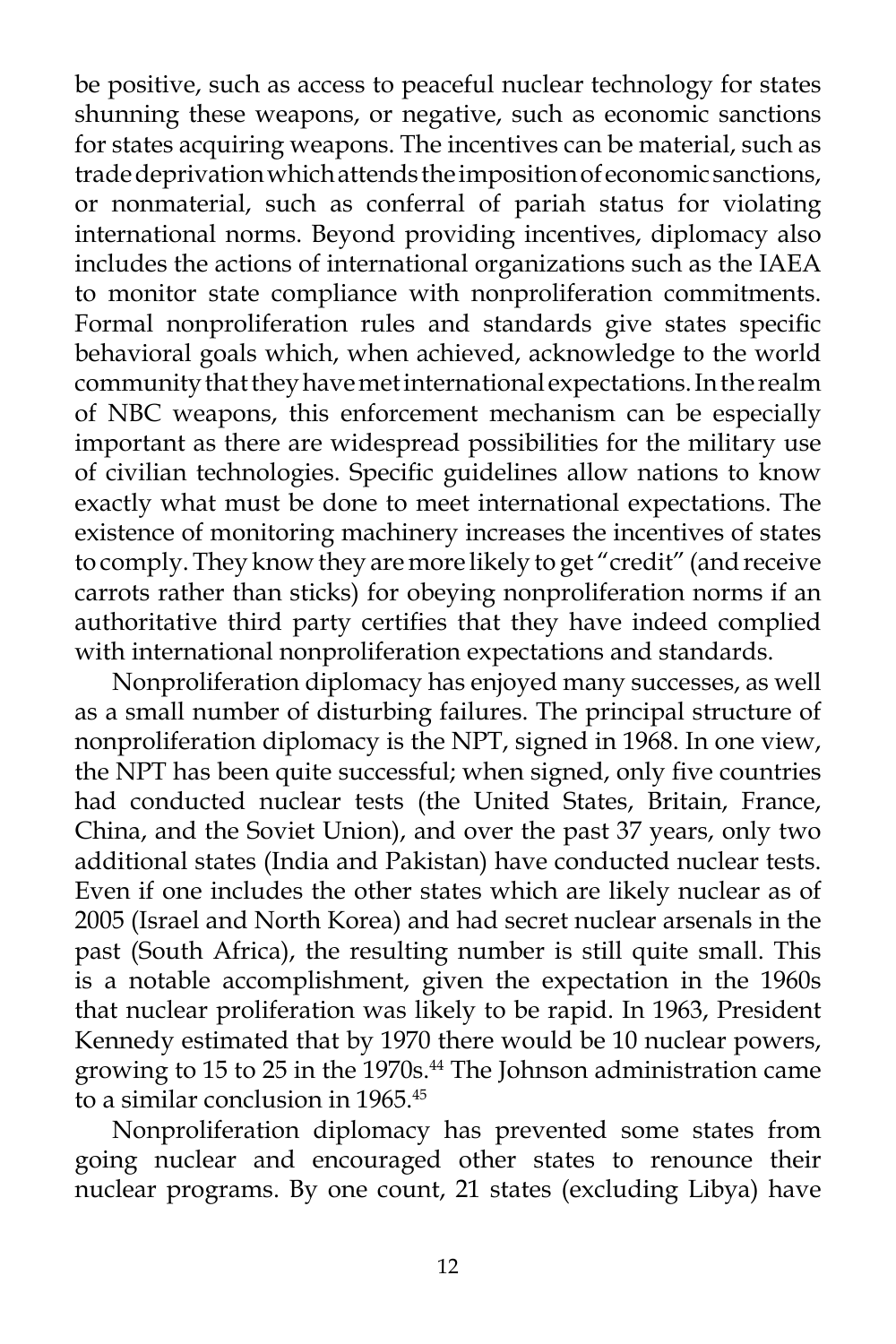voluntarily abandoned nuclear aspirations or weapons since 1945, many because of the influence of the international community.<sup>46</sup> International pressure pushed South Africa in the early 1990s to reveal and abandon its nuclear program and to join the NPT. Brazil and Argentina abandoned their nuclear programs, joining the NPT in the 1990s. Kazakhstan, Belarus, and Ukraine were all born nuclear when the Soviet Union broke apart in the 1990s, and all three voluntarily abandoned their nuclear arsenals and joined the NPT in response to international incentives. Libya also voluntarily abandoned its NBC programs in 2004, largely in response to international pressure.

Nonproliferation diplomacy has also slowed and reversed the spread of chemical weapons. Numerous nations have signed the 1993 Chemical Weapons Convention (CWC), which requires the disclosure and destruction of chemical weapons. This treaty has helped encourage states to stop constructing new chemical weapons and destroy their old ones. For example, when Albania, a signatory of the CWC, discovered a secret Communist-era cache of chemical weapons, it quickly revealed the discovery and moved immediately to arrange for the weapons' destruction, assisted by \$20 million in U.S. aid. $47$ 

With regard to Iraq, Iran, North Korea, and Pakistan, the effects of nonproliferation diplomacy are more complicated. In each case, nonproliferation diplomacy can be viewed as having had some success and some failure, and should be evaluated in a more nuanced fashion. Importantly, even when diplomacy was not successful, military action itself either failed or would not have proven to be an attractive alternative.

For Iraq, the experience of nonproliferation diplomacy can be broken down into three periods, pre-1981, 1981-91, and post-1991. In the pre-1981 period, Iraq sought to acquire a nuclear weapon, but was closely monitored by the international community. As discussed earlier, France provided a nuclear reactor and reactor fuel which did not lend themselves well to producing fissile materials. Furthermore, the IAEA knew about the Osiraq reactor and monitored it closely. The reactor never became operational, but the critical question is this: Had the Israelis not destroyed it, would the IAEA have been able to monitor the reactor sufficiently to prevent Iraq from producing fissile materials?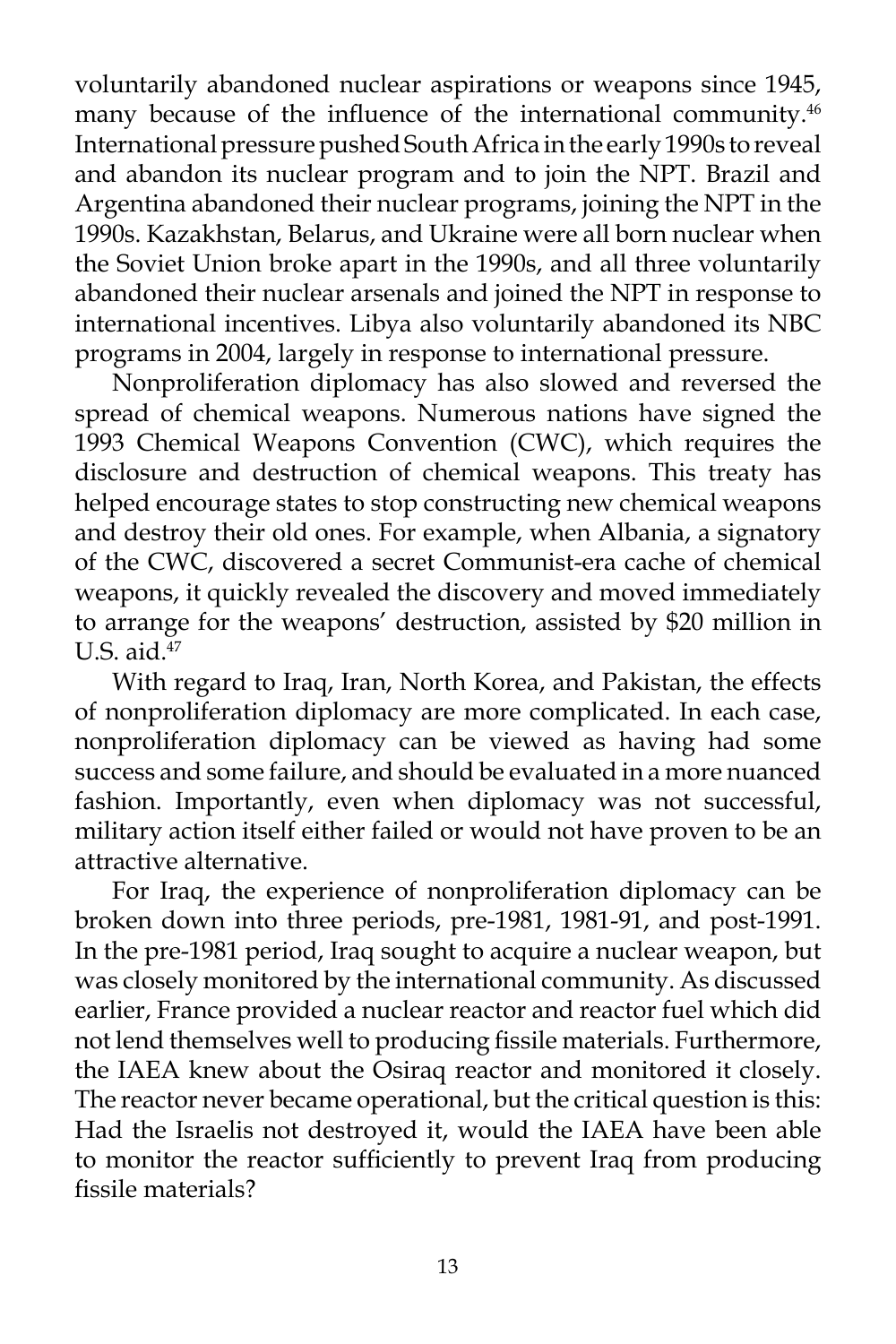Many observers have concluded that the IAEA could have prevented Iraq from using Osiraq to build a nuclear weapon. The likelihood of detection of illegal weapons activity would have been high, both because the production of plutonium would have required a substantial amount of unusual activity and because the presence of hundreds of foreign technicians and inspectors would have been detected by camera surveillance and other means of observation. Had illegal weapons activity been discovered, the reactor would have been shut down, as Iraq depended on the import of reactor fuel from France, which would have ended the export of the fuel under such circumstances. In fact, an American physicist who visited the destroyed reactor in 1983 concluded that weapons activity would likely not have eluded the notice of the international community.<sup>48</sup>

During the 1981-91 period, nonproliferation diplomacy failed in the sense that, although Iraq remained a member of the NPT, it pursued a secret nuclear program unknown to the IAEA. How close Iraq was to producing a nuclear weapon when the Gulf War commenced is disputed, with estimates of the extra time needed ranging from 6 months to several years. Interestingly, nonproliferation diplomacy failed in large part because of the 1981 preventive attack, since Iraq was able to pretend that the attack destroyed its nuclear program while continuing to pursue nuclear weapons in secret. One former Iraqi nuclear scientist remarked, "Israel made a mistake. They destroyed the Osiraq reactor and this relieved Saddam of any problems with the Non-Proliferation Treaty."49

During the post-1991 period, Iraq was subject to a series of intensive inspection regimes backed by economic sanctions. The 2004 Duelfer Report concluded that after 1991 Iraq ended its nuclear program, unilaterally destroyed its chemical weapons stockpiles, and did not resume production. Iraq's biological weapons program ended in 1995. These moves were motivated in large part by the desire to get economic sanctions lifted. The report does declare that Saddam hoped to restart Iraq's NBC programs once sanctions were lifted, which leaves open the question of whether there would have been some sort of post-sanctions NBC inspections regime which might have slowed or stopped Saddam's pursuit of NBC weapons. In sum, however, the sanctions/inspection regime of the 1990s succeeded in removing NBC weapons and their production facilities from Iraq.50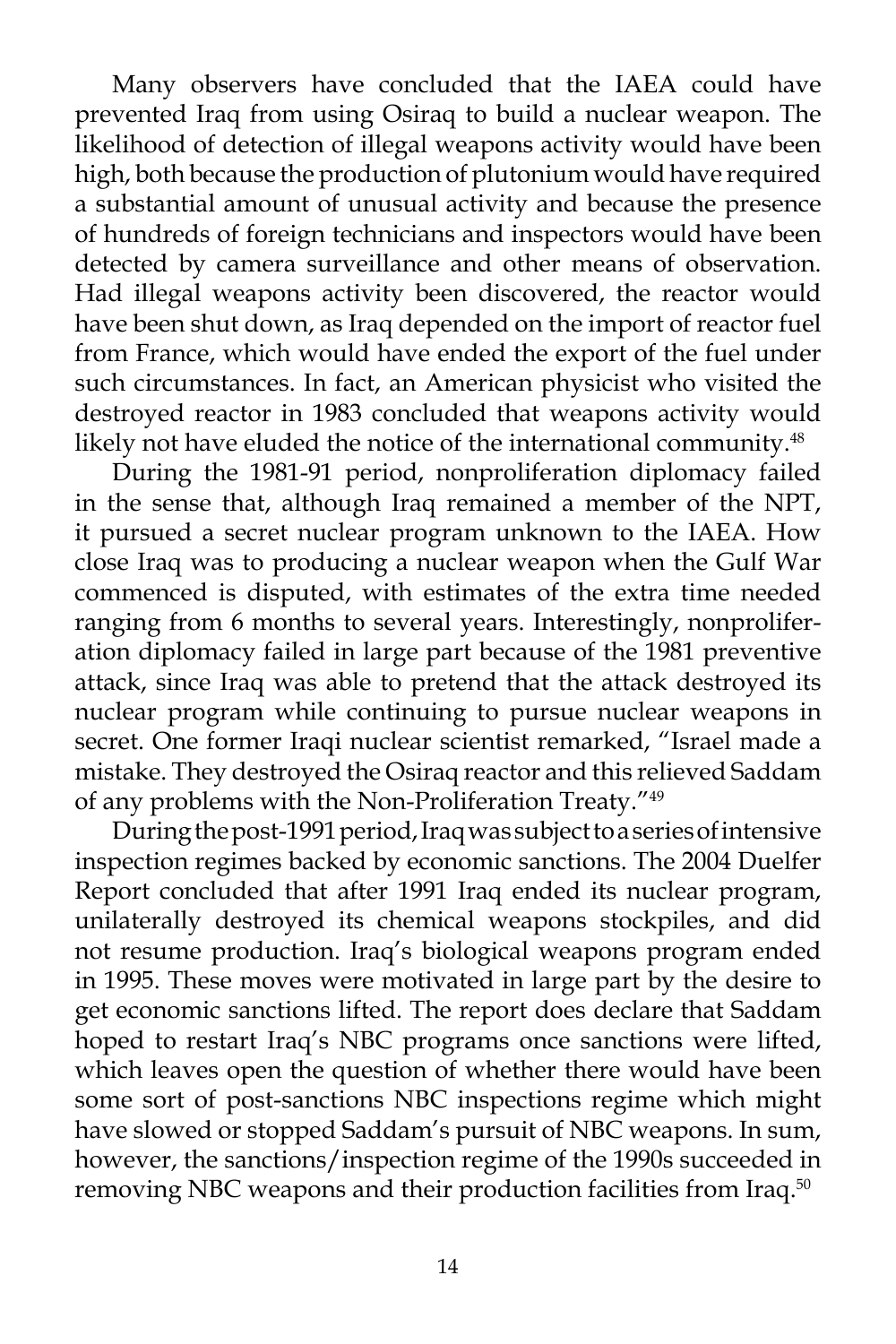A second key case and potential failure for NBC diplomacy is North Korea. North Korea signed the NPT in 1985, but did not sign the mandatory inspection agreement until 1992. Immediately after it did so, IAEA inspectors discovered gaps between the projected amount of plutonium produced in its reactor and the actual amount produced. North Korea rejected a more intrusive inspection the following year, at which point the IAEA declared it to be noncompliant with its NPT obligations. The United States considered launching military strikes against North Korea, but in 1994 diplomacy produced the Agreed Framework, in which North Korea agreed, among other things, to adhere to its NPT obligations and readmit IAEA inspectors, in exchange for energy and economic assistance.<sup>51</sup> Military action was considered at the time, though dismissed. Planners were concerned that attacks would not be successful operationally, both because of the possibility of North Korean concealment of facilities, and because North Korea's preference for burying facilities deep underground in narrow valleys limited the effectiveness of even the most advanced bunker-buster in America's arsenal, the GBU-28.<sup>52</sup>

An additional concern was the possibility that even a limited airstrike on North Korean nuclear facilities might escalate to a general and very costly war. One North Korean defector, Cho Myung Chul, had attended high-level North Korean military meetings, and reported a lesson the North Koreans drew from the 1991 Gulf War, namely, that Iraq was not sufficiently aggressive, especially regarding its nonuse of NBC weapons. Cho estimated the chances of a limited attack on nuclear facilities escalating to general war to be about 80 percent.53 Others, including former Commander-in-Chief of Joint Republic of Korea-U.S. Combined Forces Command General Gary Luck, also feared that a limited attack could escalate to a general war.<sup>54</sup> Such a war could, according to a 1995 estimate, yield up to 100,000 American dead and \$100 billion in financial costs.55 If North Korea were to use some of its several nuclear weapons in a military conflict, these numbers would, of course, be much higher.<sup>56</sup>

Signs emerged in the late 1990s that North Korea was not abiding by the terms of the Agreed Framework. In the spring of 1997, a high-level North Korean defector claimed that North Korea already possessed nuclear weapons. In early 1998, North Korea again refused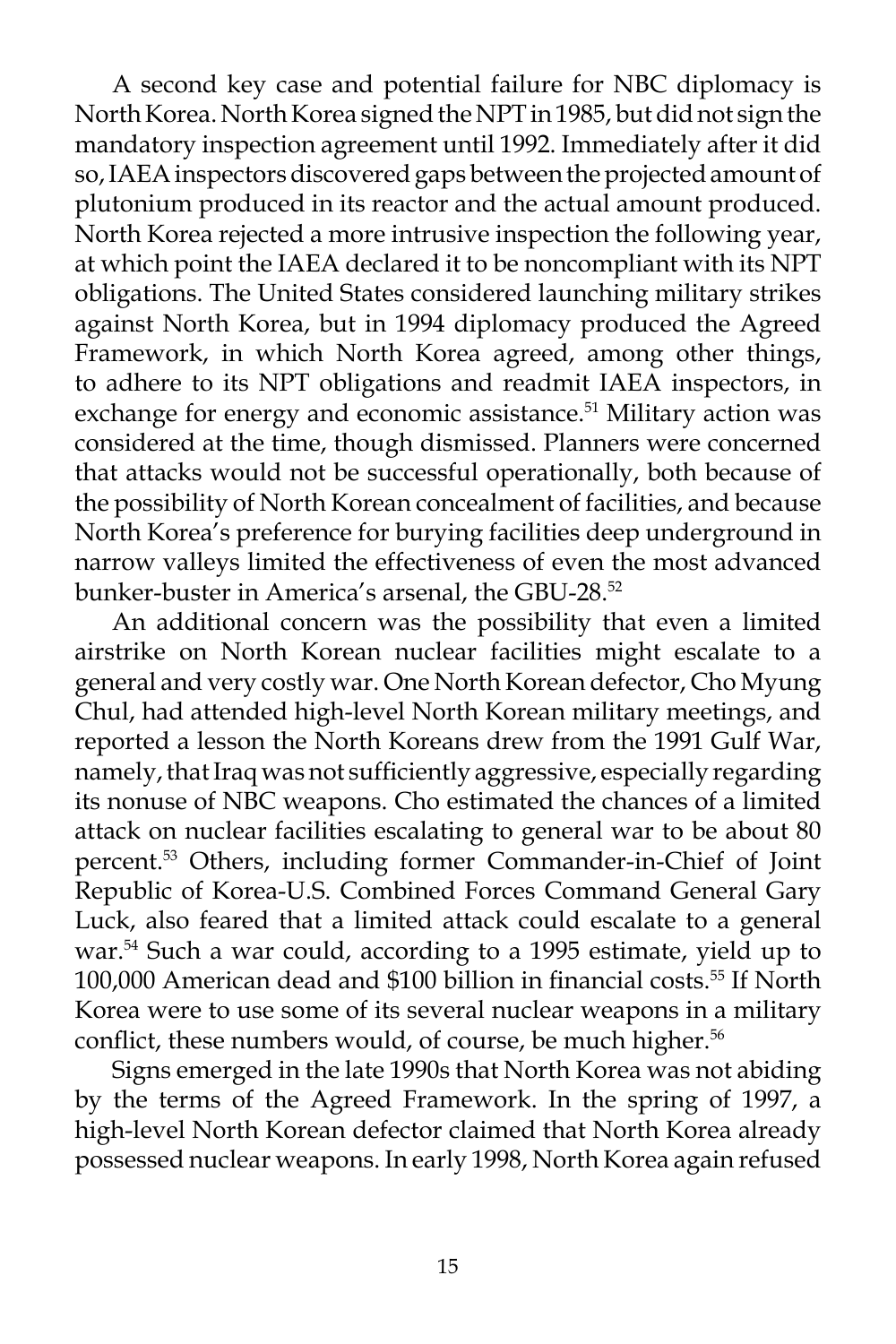to permit IAEA inspectors full access to relevant facilities. In August of that year, American satellite reconnaissance revealed construction near Yongbyon, which experts speculated may have been a nuclear reactor or reprocessing plant.<sup>57</sup> The following March, North Korea permitted American officials to inspect the construction site, revealing only a network of empty tunnels. The Clinton administration declared there was no evidence that North Korea was violating the terms of the Agreed Framework, although this statement met with much criticism<sup>58</sup>

In a 2002 meeting, the North Koreans seemed to concede that they had maintained a secret uranium enrichment facility, which would be in violation of the Agreed Framework. Soon after, in November, the United States, South Korea, and Japan declared that they were "suspending" oil shipments as laid out in the Agreed Framework, which was followed by the North Korean announcement that they were renewing work on three controversial reactors. Soon after, North Korea removed IAEA seals and surveillance cameras and ejected IAEA inspectors. In January 2003, North Korea formally withdrew from the NPT. Since then, talks between North Korea, the United States, and other nations have followed a start-and-stop pattern, with little progress. Overall, judging the success of the Agreed Framework is difficult. The North Koreans cheated, but some argue that the Agreed Framework provided benefits nonetheless. With the Framework, according to this argument, the North Koreans as of 2002 had only one or two nuclear weapons instead of the 100 or so they might have had without the agreement.<sup>59</sup>

A third case is Iran, also a member of the NPT. Iran has had a peaceful nuclear program for years, with no declaratory weapons capacity. In August 2002, however, an Iranian opposition group announced the existence of two secret government facilities to produce fissile materials, one at Natanz to enrich uranium and one at Arak to produce plutonium; these claims were later confirmed by U.S. intelligence. The IAEA inspected the Natanz facility in February 2003, finding extensive equipment for uranium enrichment, as well as evidence that some enrichment had already taken place. The Iranians also declared that they had another uranium enrichment facility using laser isotope separation, and that they were building a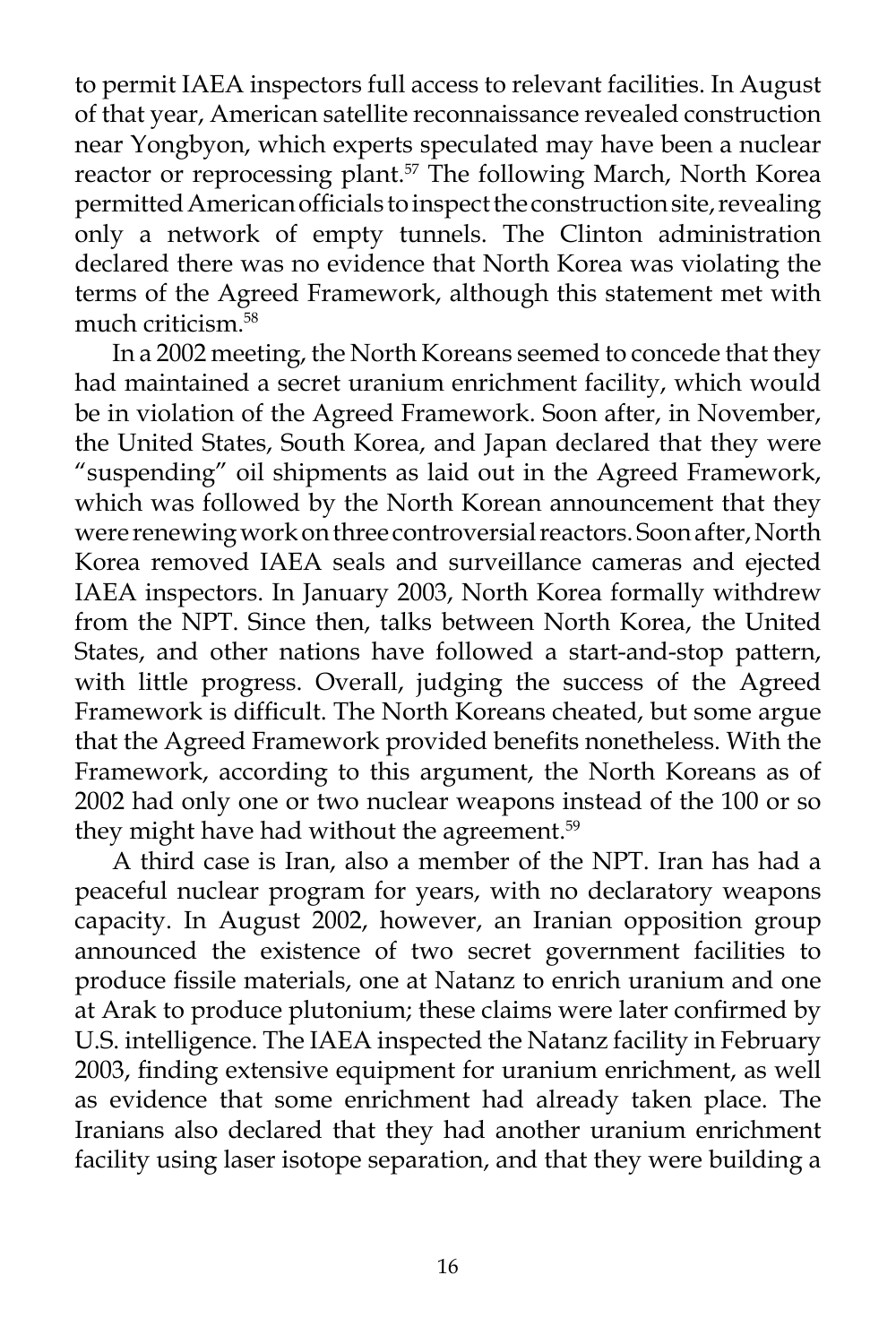facility at Isfahan to convert yellowcake (uranium ore) into uranium hexafluoride, the latter being the substance which can be enriched into fissile material. These activities placed Iran in violation of its NPT commitments. Since then, the United States, and more particularly England, France, and Germany, have been in negotiations with Iran over its nuclear program. As of this writing, Iran has refused to renounce its claim to the right to enrich uranium for "research" purposes.<sup>60</sup> As in the case of North Korea, there has been reluctance to pursue military action, both because of concerns that at least some nuclear facilities may be concealed, and because of the possible Iranian reaction to even a limited attack, which may include such steps as increasing its worldwide support of terror and bolstering its resolve to pursue nuclear weapons.<sup>61</sup>

A fourth case is Pakistan. Though Pakistan never signed the NPT, the United States unilaterally employed diplomatic tools, including economic sanctions, in an attempt to dissuade Pakistan from developing a nuclear program. These efforts were successful to the extent that Pakistan refrained from conducting a nuclear test for decades after the 1974 Indian nuclear test. However, Pakistan conducted its first nuclear test in 1998, and there have been recent revelations that Pakistani scientists had been supplying nuclear knowledge and materials to other nuclear aspirant states for years.<sup>62</sup> America's long-standing military, diplomatic, and economic relationship with Pakistan, especially its close cooperation since 2001 in prosecuting the global war on terrorism, has foreclosed consideration of military action against its nuclear facilities.

What does the past record of nonproliferation diplomacy reveal? At the least, nonproliferation diplomacy is successful much of the time, and its economic, human, and diplomatic costs are low. Even apparent failures, such as North Korea, Iraq, and Pakistan, contain successful elements. The 2002 NSS appropriately embraces continuing and expanding current diplomatic efforts.

Should preventive attacks be employed when diplomacy fails? This is the central recommendation of most preventive war advocates; when the United States cannot be confident that diplomacy and inspections are sufficient to prevent a state from acquiring NBC weapons, preventive attacks to destroy production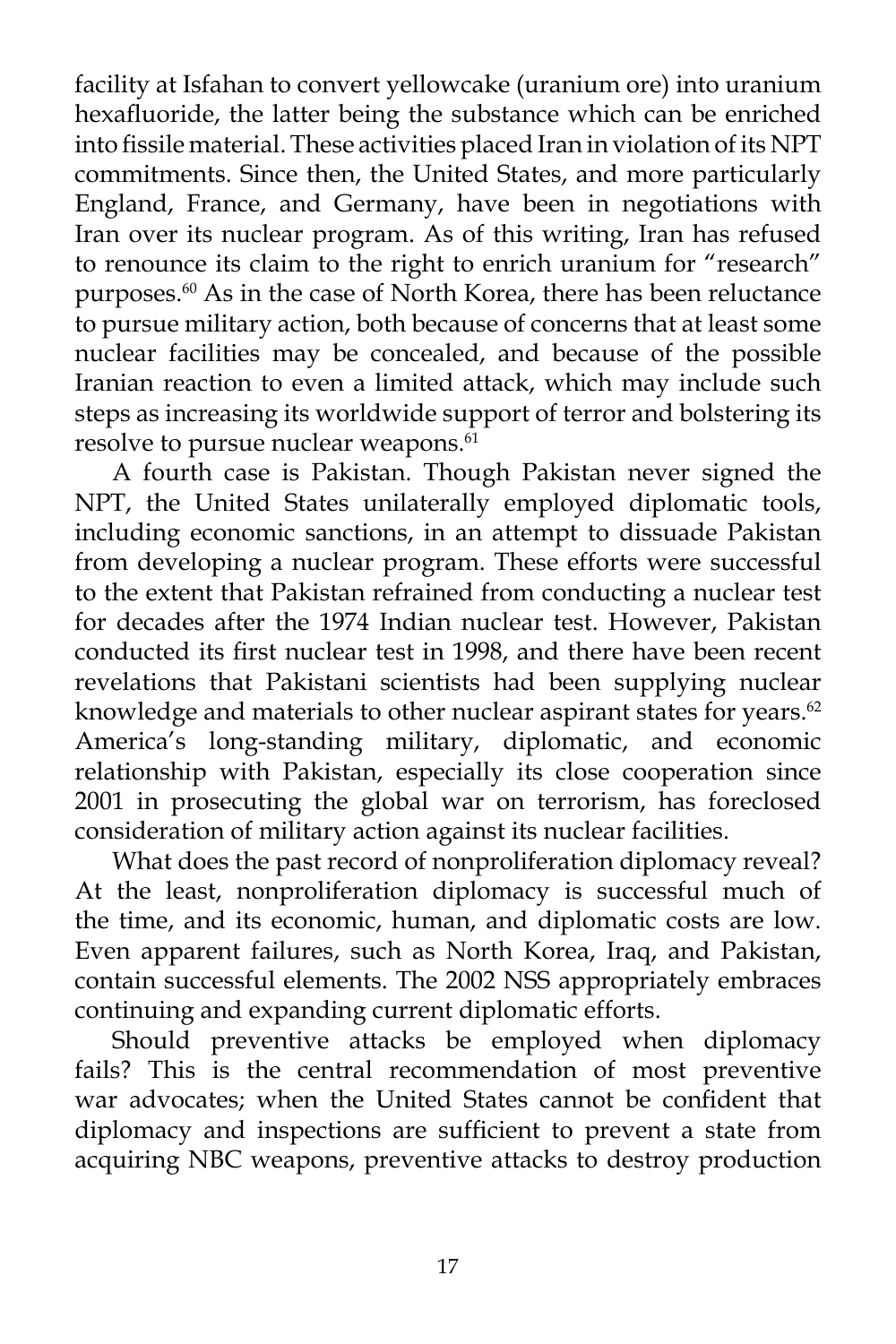facilities or overthrow the government should be options. However, preventive attacks are usually not attractive second choices in the face of diplomatic failure. Most critically, the principal factor likely to block successful inspections, the existence of secret facilities, will probably also undermine a limited military strike's chances for success. Indeed, preventive military action did not work or would not have worked for diplomacy's three greatest failures, post-1981 Iraq, North Korea, and Iran, because of the concealment of facilities. Further, the temporary failure of diplomacy does not mean that diplomacy is permanently ineffective. In some cases, the diplomatic option has lured defiant states such as South Africa, Brazil, and Argentina back into the international fold, and even the temporary failure now to prevent states from acquiring weapons does not foreclose the potential for future success. Moreover, the failure of diplomacy does not necessarily entail the actual use of NBC weapons by states or terrorists. Deterrence can help prevent the former, and counterterrorist measures can help prevent the latter. Finally, whether or not it succeeds operationally, the military option means accepting potentially high diplomatic, economic, and human costs.

## **Deterrence.**

Deterrence is the policy of threatening military action in response to some proscribed behavior. Although deterrence—especially nuclear deterrence—was the center of American defense policy during the Cold War, the NSS is critical of the suggestion that Cold War policies of deterrence can be extended to deal with NBC threats in the 21st century. It argues that deterrence is less likely to work against leaders willing to sacrifice their nations in pursuit of aggressive goals, that rogue state leaders might use NBC weapons to undermine the credibility of American retaliatory threats, and that deterrence threats will not work against terrorists, who may accept or even welcome their own deaths.

These criticisms have some merit insofar as deterrence is unlikely to work well in preventing state or terrorist acquisition of NBC weapons or the terrorist use of NBC weapons. However, deterrence is an extremely effective tool in preventing the use of NBC weapons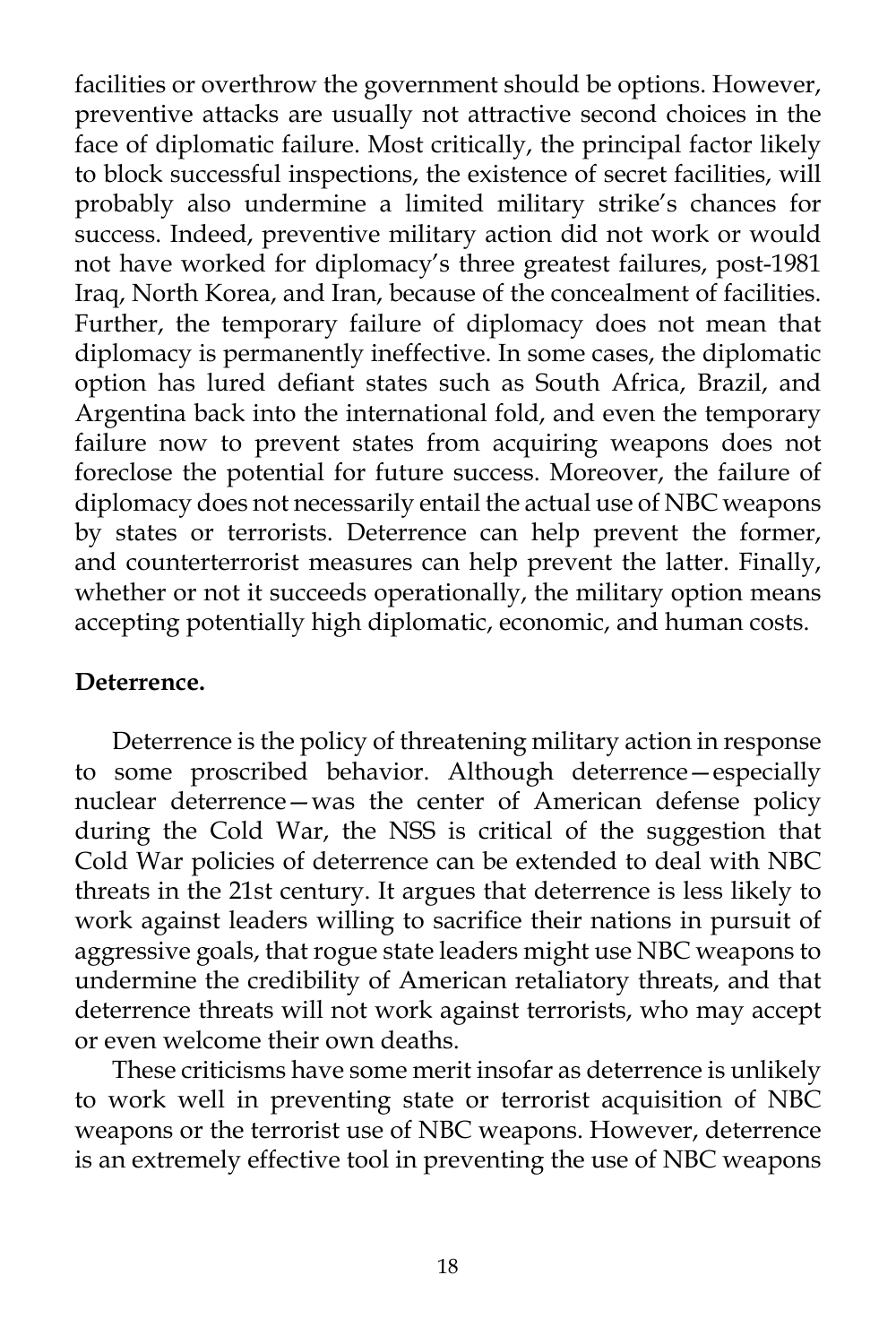by states, one of the key threats addressed by the NSS. Since 1945, nuclear-armed defenders have a perfect record of deterring the use of NBC weapons against themselves by other state actors. The United States has intimidated a long string of anti-American, nucleararmed dictators, including Soviet leaders from Stalin to Gorbachev, Chinese leaders from Mao to Hu Jintao, and North Korea's Kim Jong Il, regarding use of NBC weapons against the United States or its allies. The few uses by states of NBC weapons have been against *non-nuclear* actors, including the Egyptian use of chemical weapons in 1965 during the Yemeni Civil War and Iraqi use of chemical weapons against Iranian targets and Iraqi Kurdish villages during the 1980s.

Notably, deterrence does not prevent all aggression. Nuclear theorists have described the "stability-instability paradox," in which nuclear weapons provide stability and peace at highly intense levels of violence (the use of NBC weapons), but less stability at lower levels of violence because the use of nuclear weapons is not credible against lesser threats.<sup>63</sup> During the Cold War, the American nuclear deterrent did not prevent lower levels of Communist aggression, including intervention in the Third World (e.g., the Cuban intervention in Angola) and within the Communist bloc itself (e.g., the Soviet invasions of Hungary and Czechoslovakia). Furthermore, there are a few instances of nuclear-armed states being attacked with conventional weapons, including the 1969 Sino-Soviet border dispute, the 1982 Falklands invasion by Argentina, and Iraq's 1991 Scud missile attacks on Israel. However, the NSS is not concerned with conventional attacks; American conventional forces are sufficient in quality and quantity to address virtually any conceivable conventional threat, and such threats do not have the catastrophic potential attending NBC use. Our strategy is concerned rather with NBC attacks, and within this area deterrence is extremely effective.

Even with regard to the argument that post-Cold War leaders of rogue states are less deterrable than Cold War adversaries (because rogue state leaders seem more willing to sacrifice their nations then the latter), there may be less difference between these two groups of leaders than is often thought. Just as some now view rogue leaders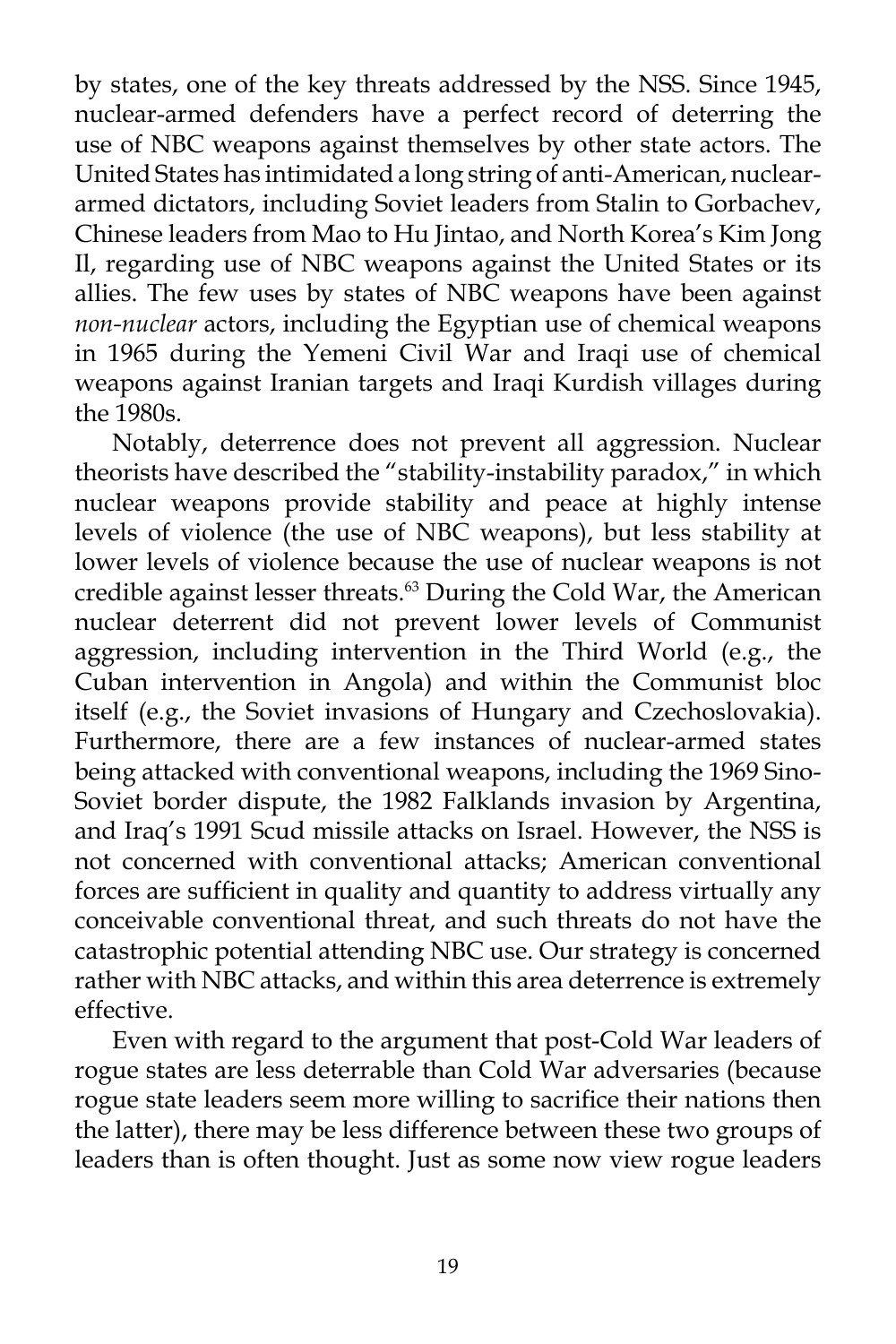as being casualty-insensitive, during the Cold War many had the same view of Communist leaders, though the latter were deterred successfully. Western defense analysts often worried during the Cold War that Soviet leaders would be willing to engage in aggression at the risk of sacrificing millions of their own citizens. After all, in this view, the loss of 25 million Soviet citizens and soldiers during World War II might have made them more willing to accept mass casualties.64 There were similar fears of Cold War China, driven partly by public statements by Mao Tse-Tung about the acceptability of nuclear war.<sup>65</sup> However, despite these concerns about Communist casualty insensitivity, the United States successfully deterred both the Soviet Union and China from using NBC weapons during the Cold War. Nuclear deterrence helped keep many of the major Cold War crises, including the 1948 Berlin crisis, the 1958-61 Berlin crises, the 1962 Cuban missile crisis, and the 1973 Yom Kippur War, from escalating to war between the superpowers with the concomitant use of NBC or even conventional weapons. The Soviet Union also never attacked any American allies; their only overt acts of aggression, against Hungary in 1956, Czechoslovakia in 1968, and Afghanistan in 1979, were against Soviet allies to prop up or reinstall friendly governments.

Similarly, the United States has for 50 years successfully deterred China from aggression involving an array of American interests in crises ranging from the post-revolution Taiwan invasion scare of 1950 through the Quemoy/Matsu island crises of 1955 and 1958, to the Taiwan Straits missile tests of 1996.<sup>66</sup> Arguably perhaps, the only failure of American nuclear deterrence of China concerns the Chinese decision to intervene in the Korean War in late 1950. However, this event should not lessen our confidence in 21st century nuclear deterrence. The United States had made only vague deterrent threats in 1950, leading Mao to expect that America would not use nuclear weapons in response to the Chinese intervention. Clearer and more credible deterrent threats of nuclear escalation might have worked better then, and would likely work better in the future.

Cold War episodes aside, substantial evidence suggests that rogue states have been deterred since the end of the Cold War. Iraq's August 1990 invasion of Kuwait was probably not a failure of deterrence, because mixed signals sent by American Ambassador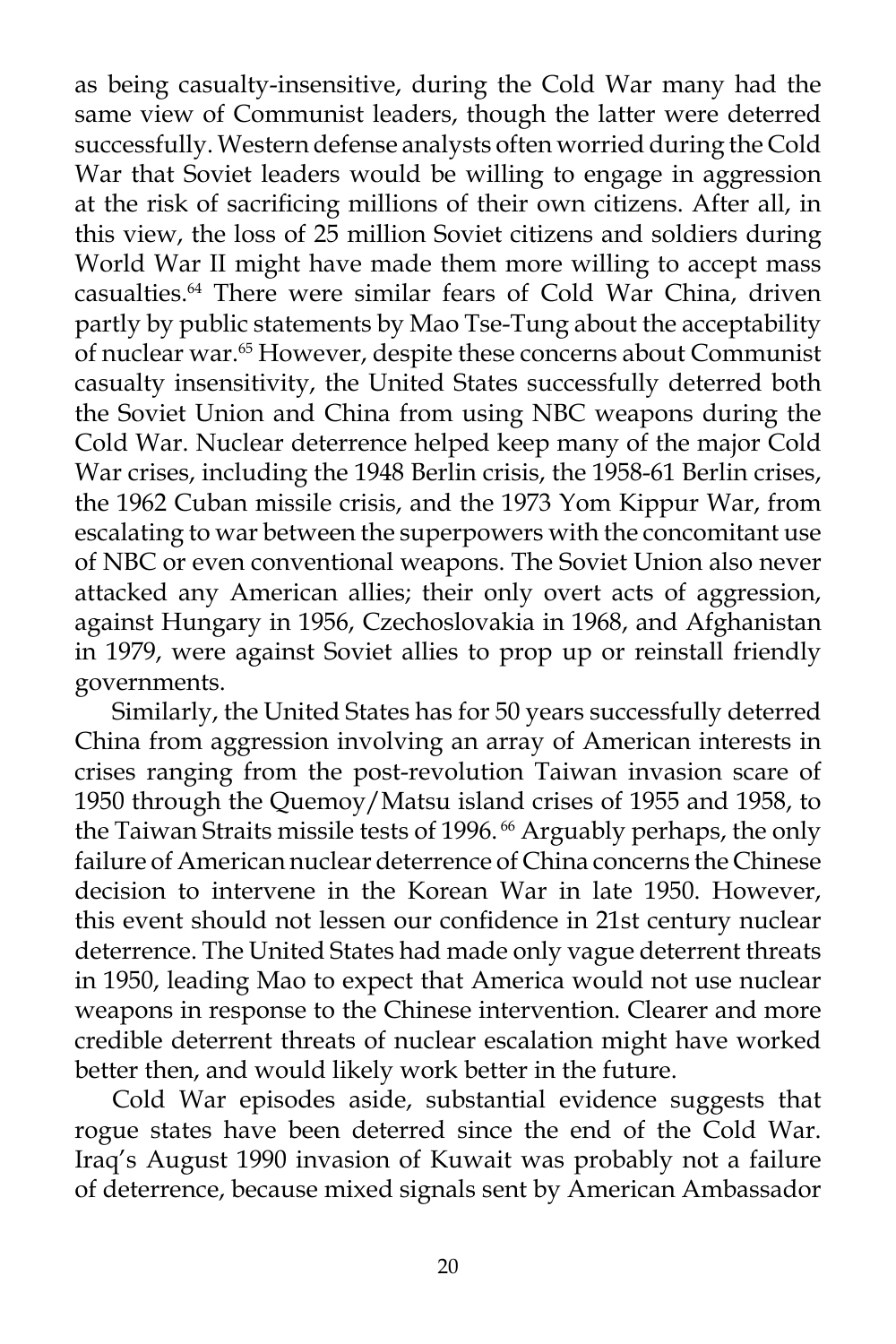April Glaspie just prior to the invasion did not clearly convey an American intention to intervene. During the war, Iraq did not use chemical or biological weapons against either Coalition forces or Israeli cities (Iraq did attack the latter with conventionally-armed SCUD missiles). Alhough there is little first-hand evidence about Iraqi decisionmaking at this time, many have argued that the threat of Israeli nuclear retaliation deterred Iraq from launching biological or chemical weapons against Israel.<sup>67</sup> American conventional and nuclear forces also prevented Iraq from engaging in any international aggression between 1991 and 2003. In particular, American threats and military deployments forced Iraq to back down during the Kuwait invasion scare of 1994.<sup>68</sup>

Some have argued that Saddam was not deterrable, and that his foreign policy actions from the 1970s forward describe a riskacceptant leader who frequently ignored information about the likely consequences of his actions and continuously made bad choices.<sup>69</sup> However, the risky, deterrence-defying actions these observers point to fall into one of two categories. Some actions, such as attacking Iraqi Kurds in 1974, invading Iran in 1980, invading Kuwait in 1990, refusing to withdraw from Kuwait in 1991, setting fire to Kuwaiti oil fields, and dispatching hit squads to the United States were actions that did not involve the use of NBC weapons and hence, while outrageous, are actions outside the purview of the NBC threat that is the focus of the NSS. The second category involves the planned use of NBC weapons against Israel or Coalition troops in 1991 in the event of a nuclear attack or a march on Baghdad. These hypothetical possibilities amount to a stronger critique of regime-change invasions than of deterrence failures, because they indicate that a government with its back against the wall and literally nothing to lose may lash out and launch NBC weapons against the United States or its allies. However, if this is the only credible scenario in which deterrence might fail and enemy NBC use becomes a possibility, then the best way to avoid NBC use is to forgo regime change attacks which might put an incumbent regime in this position. Advocates of regime change attacks might argue that the key is to strike before such weapons have been developed, but the intrinsically poor nature of NBC intelligence undermines our confidence that a target state has not yet acquired NBC weapons. Certainly, in 1991 the air and missile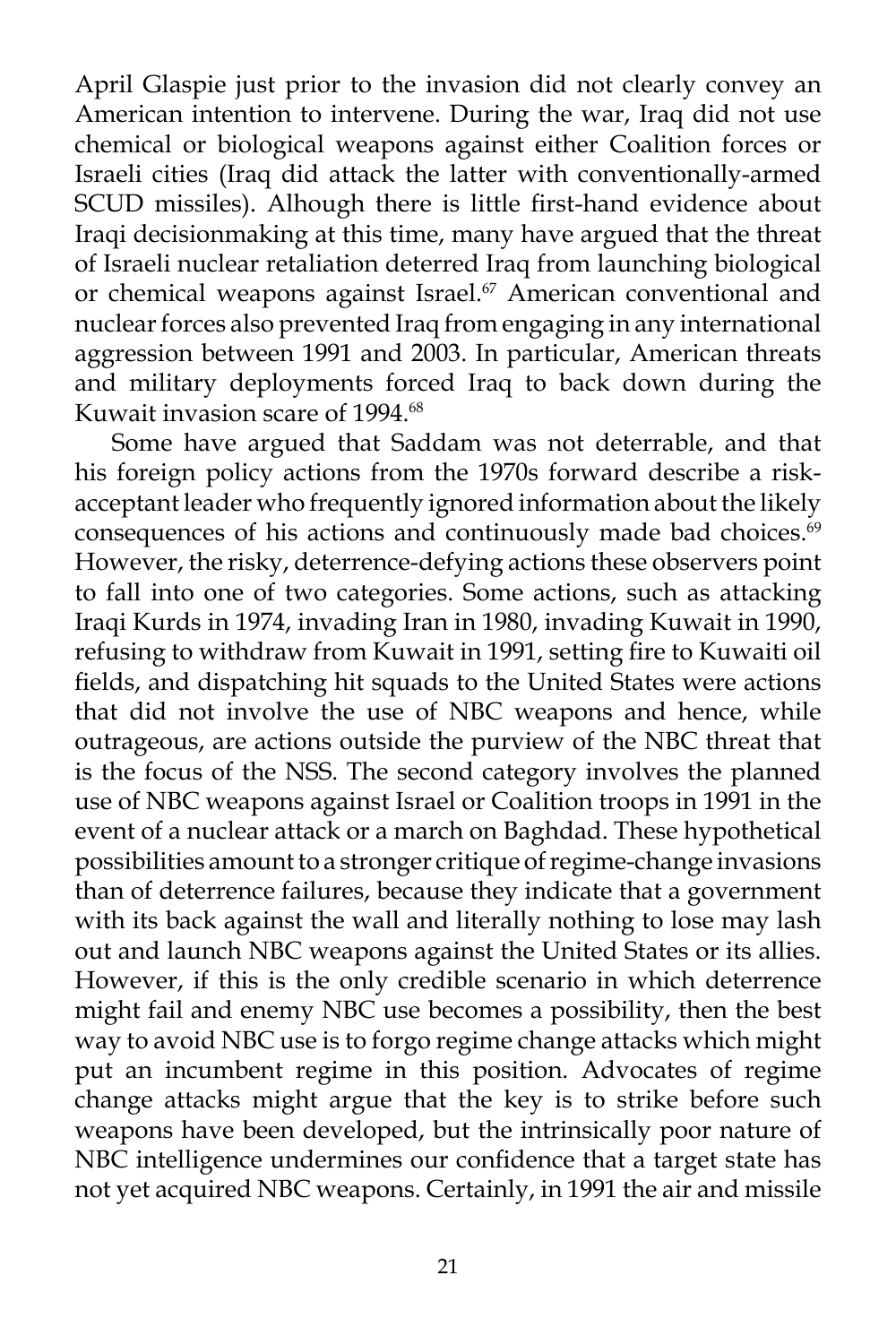strikes failed to destroy completely Iraq's biological and chemical weapons, and Iraq would have had the capability then to use these weapons against Coalition troops had they marched on Baghdad.

Iraq aside, neither North Korea, Syria, Cuba, Libya, nor Iran has attacked its neighbors since 1990. This absence of aggression can likely be attributed to one of two possible explanations. The first is that these states at least occasionally considered aggression, as Iraq probably did in 1994, but they were deterred from action. This would then be evidence in favor of our relying on deterrence. The second is that these states did not even contemplate interstate aggression over this period. This second explanation suggests that it would be inappropriate to view the past 15 years as evidence of deterrence success, but it would also suggest that fears of the essentially aggressive nature of rogue leaders are likely exaggerated, as are fears that their acquisition of NBC weapons poses fundamental dangers to international order.

In sum, the National Security Strategy's critique of the efficacy of deterrence is off the mark. Deterrence worked during the Cold War, even against anti-American, NBC-armed, tyrannical, casualtyinsensitive regimes, and the absence of rogue state aggression after the Cold War is attributable either to successful deterrence or to heretofore underestimated rogue state conservatism in foreign policy. Deterrence since 1945 did not necessarily prevent states from supporting terrorism, cheating on international agreements, or even occasionally launching limited conventional attacks. However, the historical record does demonstrate that deterrence (especially nuclear deterrence) can accomplish the fundamental goal of preventing stateto-state use of NBC weapons, one of the fundamental problems that preventive strikes are intended to solve. Deterrence provides the critical backstop behind diplomacy when negotiations, the IAEA, and sanctions occasionally fail to prevent a state from acquiring NBC weapons.

#### **Choices and Tradeoffs.**

The NSS presents an array of different tools to confront the NBC threat. What choices should be made? There is no reason to abandon deterrence. It has essentially no geopolitical and only negligible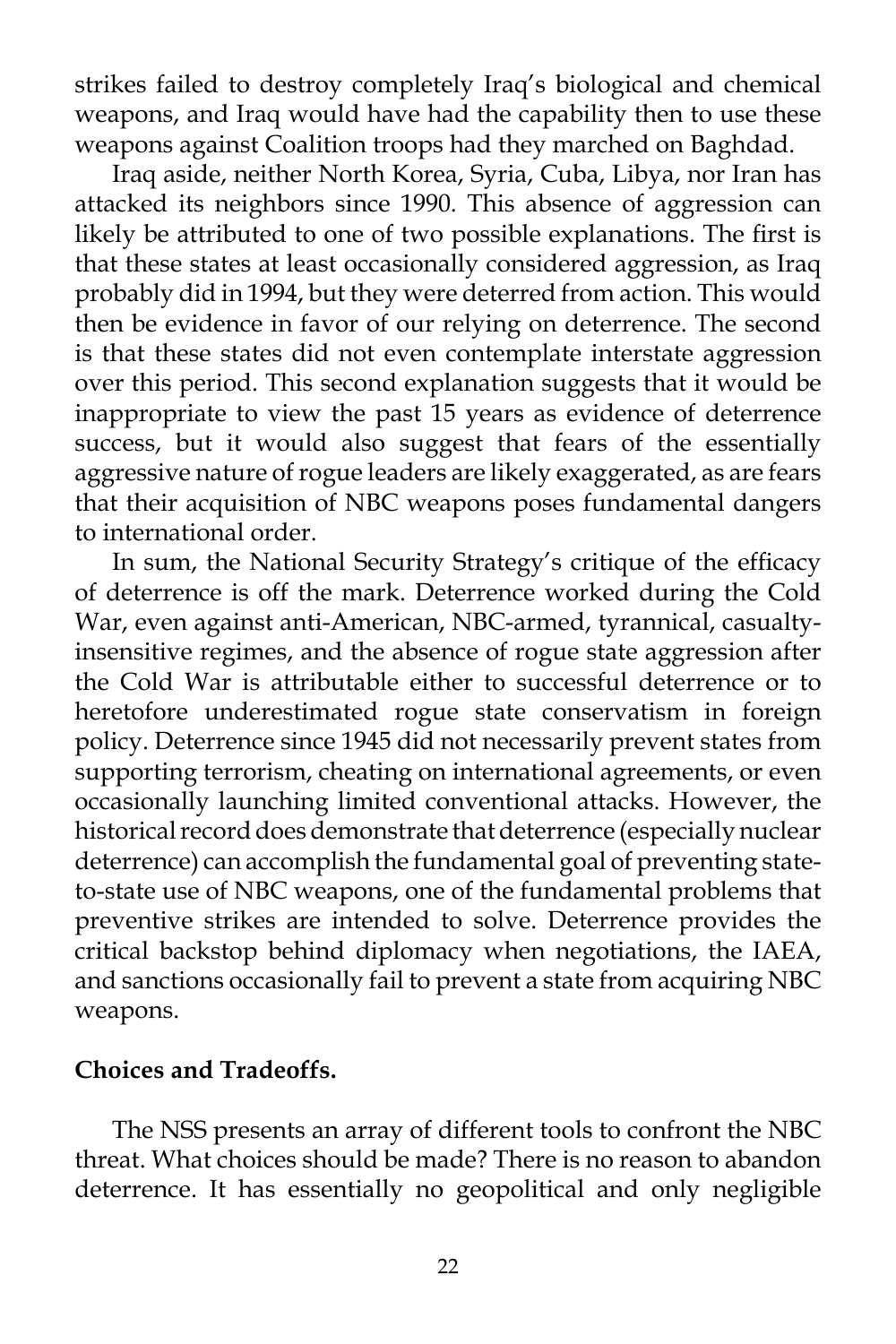financial costs. There is also no reason to abandon nonproliferation diplomacy. Despite the critiques of the NPT, it is essentially cost-free for the United States to pursue these efforts.

Preventive strikes, however, are more controversial and may impose higher costs. Limited strikes in some circumstances may be relatively cheap in terms of American lives or dollars, though, as noted earlier, attacks against North Korea or Iran may have unacceptably high costs. Costs aside, the record of success for limited strikes is quite poor, and future attacks would likely be even more difficult since potential target states now disperse and conceal their facilities in reaction to past attacks.

Some have speculated that just the threat of preventive strikes can make states more compliant with nonproliferation diplomacy. This claim is difficult to square with the rapid progress of the Iranian and North Korean nuclear programs since the threatening declarations of the U.S. strategy in 2002. These (and perhaps other) states got the clear message from our declaratory strategy that they were possible targets of American attack if they *pursued* the acquisition of NBC weapons, but that if they actually acquired them, they would *not* be attacked. In fact, some have now suggested that preventive action against NBC programs might erode the global anti-nuclear norm. The disturbing implication is that the NSS may have undercut diplomatic nonproliferation efforts.<sup>70</sup>

President Bush in his 2004 State of the Union Address claimed that the threat of preventive action was critical in pushing Libya to abandon its NBC programs in late 2003.<sup>71</sup> At this juncture, we do not have sufficient evidence to verify or disprove this claim. However, a number of informed observers, including former Assistant Secretary of State Martin Indyk and former National Security Council member Flynt Everett, believe that international political and economic isolation, specifically the imposition of a series of U.S. sanctions starting in 1979 and UN sanctions in 1992, and not the threat of preventive strikes, were the leading factors in pushing Libya's disarmament. Notably, Libya's reversal did not begin after the NSS declarations or the invasion of Iraq, but rather years earlier after the imposition of sanctions. During the 1990s UN sanctions pressured Libya into turning over suspected terrorists to international authorities and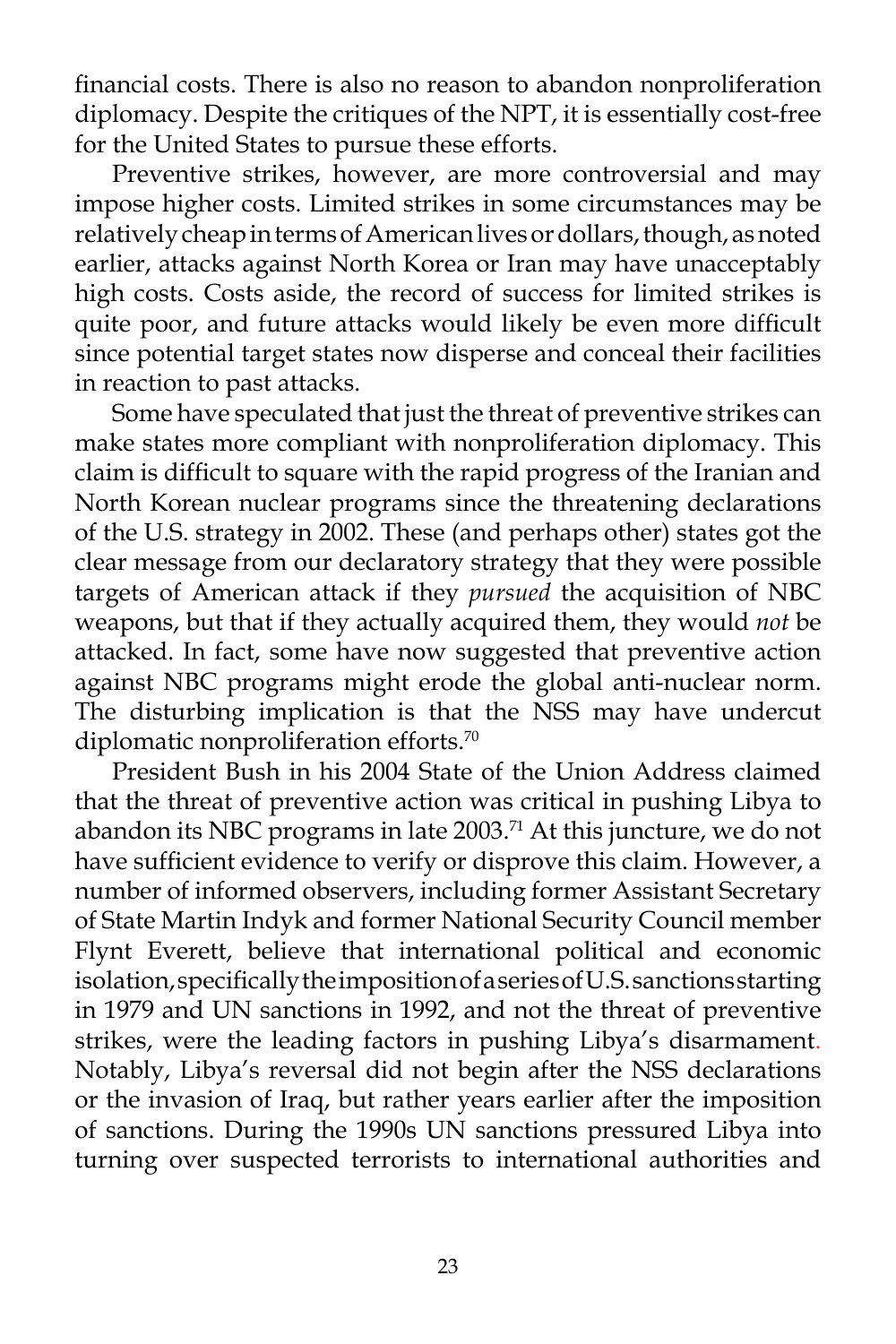reducing markedly its support for international terrorism; and in 1999 Libya offered to abandon its chemical weapons program in exchange for the elimination of sanctions.<sup>72</sup> Beyond sanctions, the Libyan decision in late 2003 to disarm may have also been driven by the October 2003 seizure of centrifuges used for uranium enrichment from a ship en route to Libya, under authority of the Proliferation Security Initiative.<sup>73</sup> Advocates of the threat of preventive strikes also must explain why previous military pressure, notably the 1986 air and naval strikes which killed some 93 Libyans including Qaddafi's daughter, had failed to dissuade Libya from either pursuing NBC weapons or supporting terrorist groups.

Thus far, three central components of the 2002 NSS have been discussed, including preventive attacks, diplomacy, and deterrence. What of other means of reducing the NBC threats, including, but not limited to, two other elements of NSS strategy—defense against and preparation to mitigate the effects of NBC attacks against America? Importantly, preventive attacks, especially major attacks intended to overthrow governments, may consume resources which might otherwise be allocated to these essential approaches. Preventive attacks are tremendously expensive, costing hundreds of billions of dollars over just the medium term. The unfortunate reality is that the United States does not have an infinite amount of money to spend. So we must ask the questions: What financial tradeoffs does this amount of spending force us to contemplate? Are those tradeoffs acceptable?

To combat proliferation and terrorism, these resources will be spent more efficiently on priorities other than preventive wars such as the 2003 Iraq War. Currently an array of counterproliferation and counterterrorism priorities exist which are or will be underfunded or unfunded. First, ballistic missile defense (BMD), which includes an array of programs including Ground-Based Midcourse Defense, the Aegis sea-based system, and the Patriot Advanced Capability-3, may face threats to its funding in the future. A March 2005 Government Accountability Office Report found that:

in the future, MDA [the Missile Defense Agency] will likely face increased funding risks. . . . DoD's acquisition [BMD] programs are likely to be competing for a decreasing share of the total federal budget and MDA's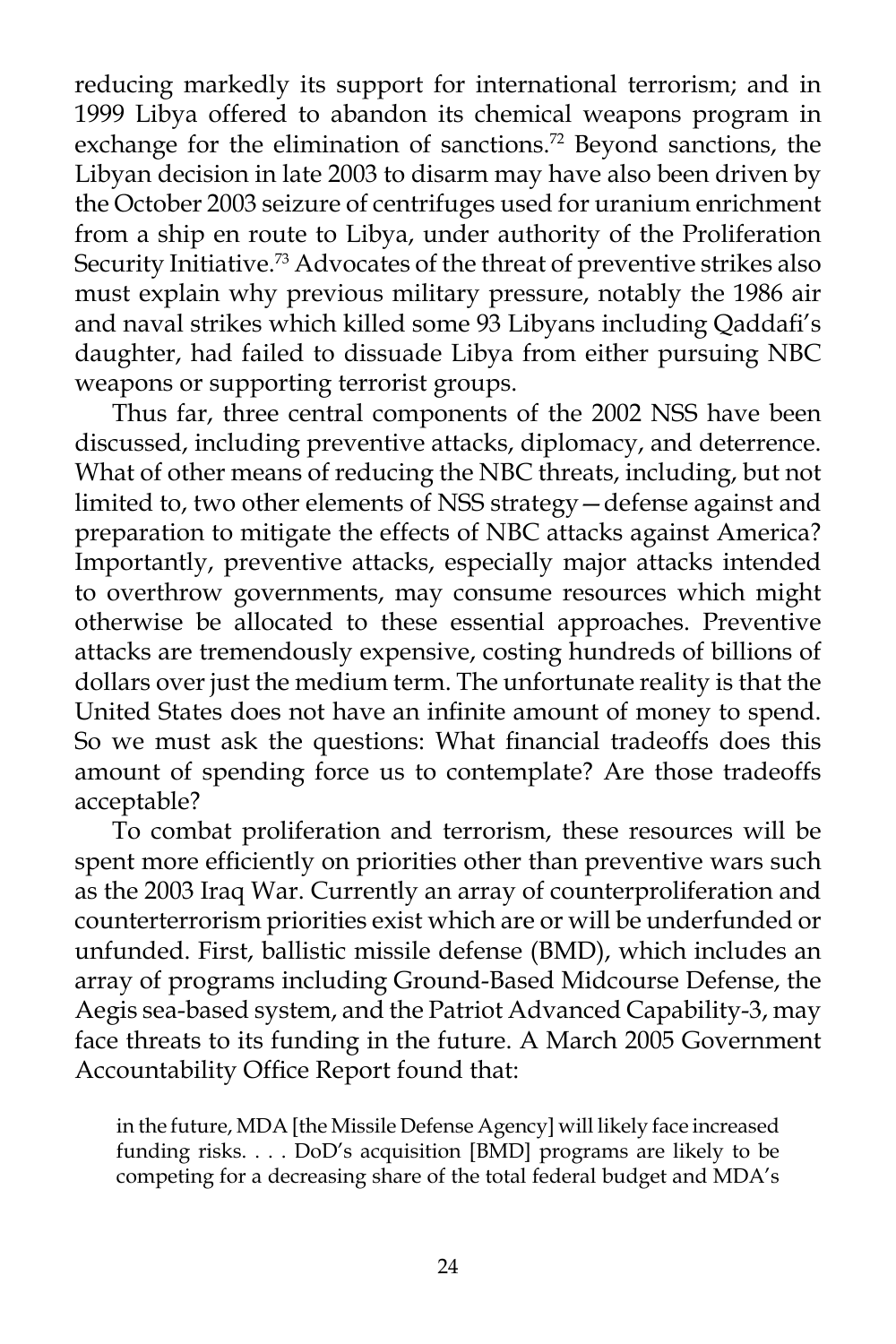programs are competing against hundreds of other DoD programs. . . . Furthermore, procurement and sustainment will demand increased funding as more missile defense components are fielded over time.<sup>74</sup>

BMD may become an increasingly important part of American nonproliferation policy since ballistic missiles present a current national security threat to American interests. Most notably, North Korea and Iran have the capability to attack American allies with ballistic missiles, and, according to the 2001 National Intelligence Estimate, the North Korean *Taepo Dong-2* missile may have at least the theoretical capability to attack anywhere in the North America homeland with ballistic missiles.<sup>75</sup> North Korea has the capability to arm its ballistic missiles with nuclear warheads, according to the April 2005 testimony of the chief of the Defense Intelligence Agency.<sup>76</sup> BMD can provide at least some protection from ballistic missiles. The PAC-3 has demonstrated its effectiveness in both testing and combat conditions, and the Aegis system has had some successes in testing. $77$ In short, BMD is an increasingly viable solution to a real threat which will probably present increasingly difficult fiscal demands.

A second priority is securing NBC weapons and related (especially fissile) materials from states willing to dispose of or eliminate them, especially former Soviet states. The 1991 Cooperative Threat Reduction (CTR) Act provides a framework for these initiatives, and has thus far been quite successful, decommissioning more than 6,500 nuclear warheads. Securing these materials is a highly effective means of reducing the risk of nuclear terrorism. The most difficult part of fashioning a nuclear weapon is acquiring the necessary fissile material, and both types of material which can be used at the heart of a nuclear weapon (uranium 235 and plutonium) are in finite supply around the world, and very difficult and expensive to amass.78 A variety of grant-giving programs have been successful at preventing former Soviet NBC program functionaries from going to work for rogue states' weapons programs.<sup>79</sup> However, the Bush administration has approved only a small increase in spending under the Cooperative Threat Reduction Act from 2005 to 2006, to a little over a billion dollars.<sup>80</sup>

More funds could well be devoted to strengthening these vital efforts. A 2001 Department of Energy report estimated that \$30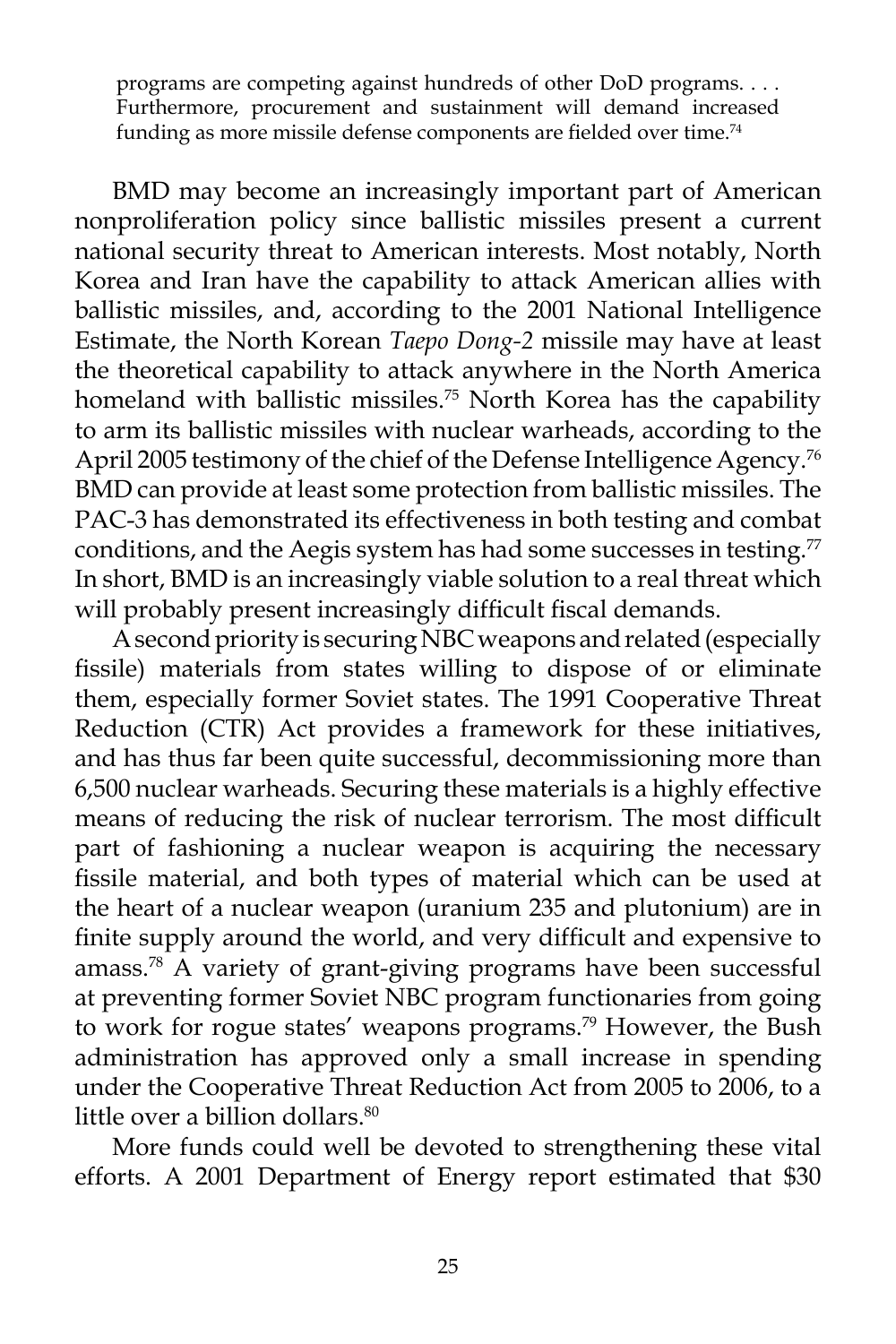billion would be needed to secure nuclear materials and know-how in Russia alone, and some estimate that under the current schedule it will take an additional 13 years to secure loose NBC materials in the entire former Soviet Union.<sup>81</sup> An extensive 2004 Harvard report on the threat of nuclear terrorism and policy solutions such as CTR measures concluded that "whether one looks at budgets or at the more critical resource of sustained high-level leadership to overcome the obstacles, it continues to be the case that there is a substantial gap between the scope and urgency of the threat as President Bush himself has described it, and the response of the U.S. government.<sup>"82</sup> Expansion of programs aimed at preventing NBC scientists from working for rogue states also is needed.<sup>83</sup>

A third priority is increasing the security of potential targets. Reports indicate that Al Qaeda has been trying to use commercial vessels to attack U.S. ports since at least 1997.<sup>84</sup> A nuclear weapon could arrive in a shipping container, and either be unloaded onto U.S. soil or be detonated before unloading in a port. The Coast Guard estimates that needed improvements in ship and port security will cost in excess of \$7.2 billion over the next decade. This contrasts with the relatively meager federal allocation of \$46 million spent in 2004, and even the \$150 million increase in federal port security grants in 2005.<sup>85</sup> Another area demanding greater attention is emergency preparedness to respond to a possible NBC attack. A 2003 study recommended spending an additional \$98 billion over 5 years beyond what had been committed to emergency preparedness at that point.86 More generally, there is a long list of priority needs for improved security against possible terrorist attack. For example, chemical plants and nuclear power plants require more resources for security and closer attention. Consider, too, that less than a quarter of all U.S. border crossings have sufficient radiation devices to check all entering goods.87

Some evidence exists that such defensive measures do work. The terrorist group that attacked a Moscow theater in 2002 had originally targeted the Kurchatov Institute, home of enough enriched uranium to make thousands of nuclear weapons. The high security at Kurchatov, however, induced the terrorists to attack the theater instead, their second-choice target.<sup>88</sup> One systematic study found that installing metal detectors at airports reduced skyjackings, and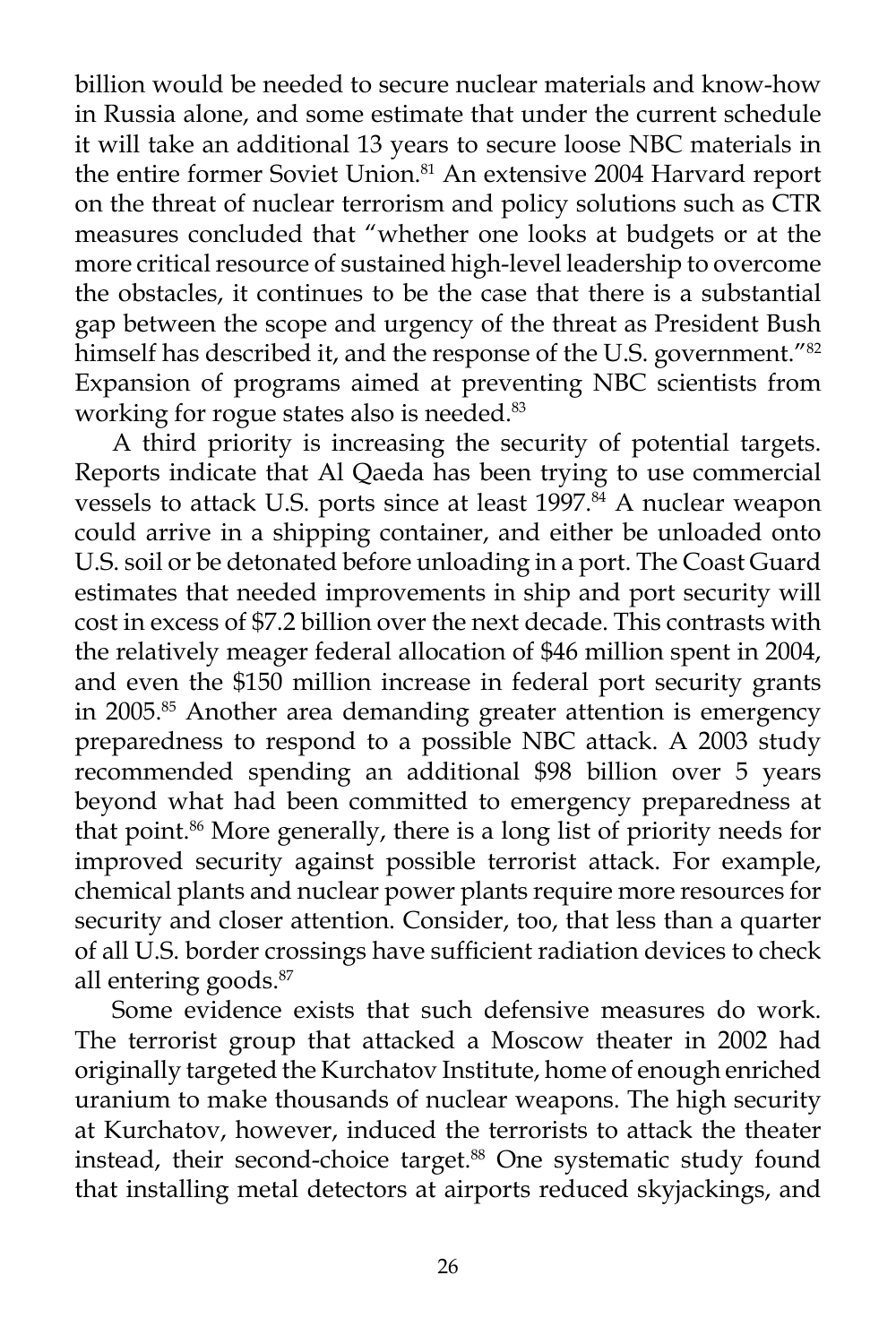that fortifying embassies was similarly effective in reducing attacks. In both cases, however, these defensive measures led to increased terrorism against other types of targets.<sup>89</sup> Defensive measures do not offer a panacea to the problem of terrorism, but increasing security at high-priority targets like nuclear power plants can dissuade terrorists from NBC attacks and move them instead towards other acts which, though deadly, lack the catastrophic potential of attacks performed with nuclear, biological, or chemical agents.

# **Conclusions.**

The 2002 NSS sets forth a number of components of American strategy to address the threats posed by NBC weapons. This monograph has explored what mix of components should be employed to meet these threats. The central conclusion is that, although deterrence, diplomacy, defense, and various counterterrorism options are worth retaining, preventive attacks against NBC programs are generally undesirable. Limited strikes against NBC programs are lower in cost, but are quite unlikely to enjoy success in the medium, long, or even short term because of poor intelligence and enemy measures to decrease the vulnerability of his NBC facilities. Such attacks may also provoke aggressive responses. Larger attacks aimed at changing the regime of an NBC-armed rogue state have a better (though still limited) chance of reducing NBC threats, although they pose tremendous costs, most notably in the form of generating U.S. casualties (thus undermining the viability of a volunteer military), siphoning off military resources from more promising alternatives, and stimulating anti-Americanism, which may in turn increase terrorism.

American resources are better spent on other policy tools which are less costly, less dangerous, and have better chances of success. The American government should continue to support diplomatic efforts to contain the NBC threat through means such as the Nuclear Non-Proliferation Treaty, the Missile Technology Control Regime, the Chemical Weapons Convention, and the Proliferation Security Initiative. Deterrence should continue to be relied upon as a proven means of preventing the use of NBC weapons by states which acquire them. Substantial resources should be spent on other programs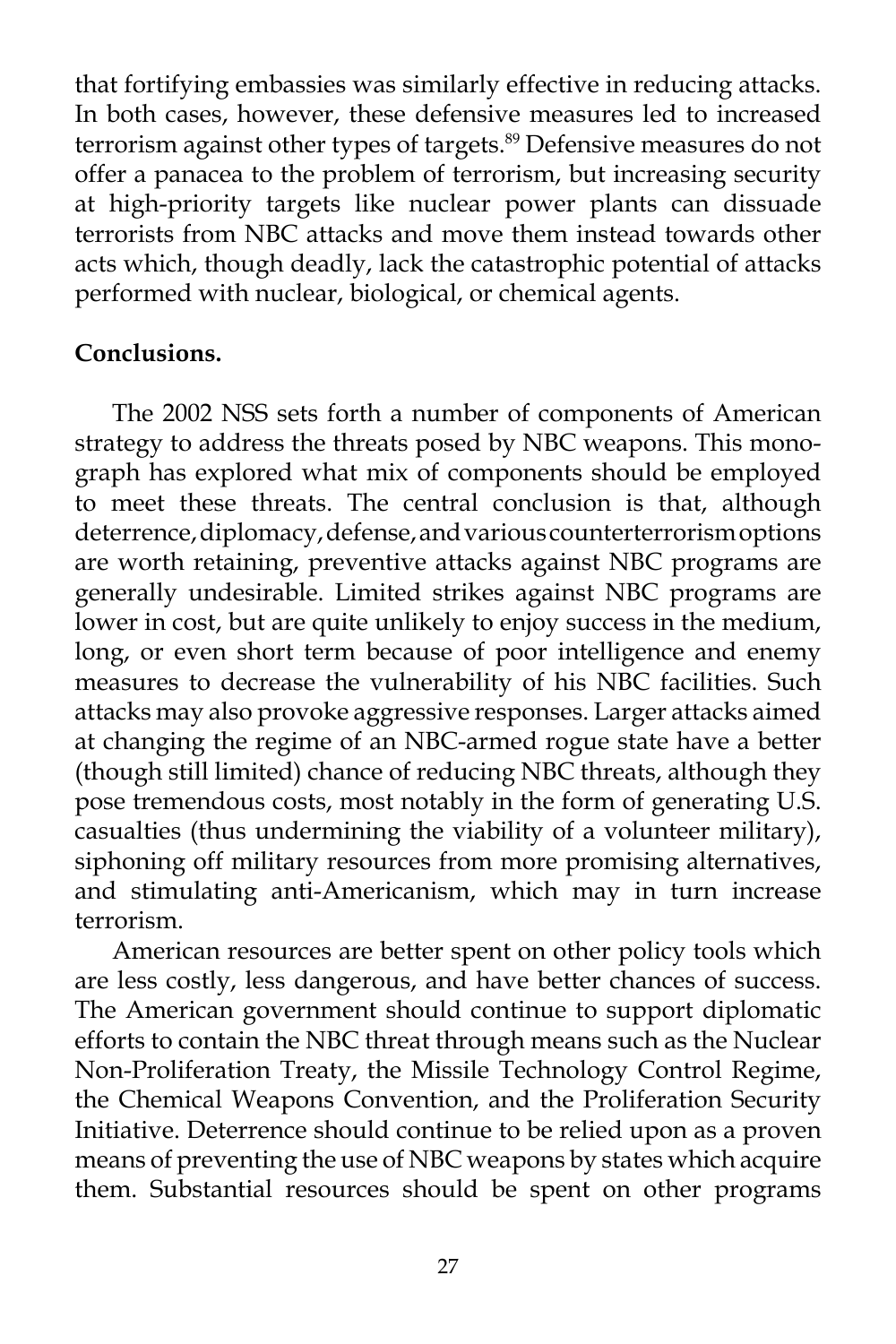which promise to help contain the threats of NBC terrorism and proliferation, such as recovering fissile materials and improving port security.

Should preventive attacks against NBC programs ever be launched? It is difficult to imagine circumstances in which such attacks would serve the national interest. Concealment makes limited attacks in the future even less likely to succeed, and such attacks against countries such as North Korea and Iran would likely cripple any chance diplomacy might have, increase the target state's motivation to acquire NBC weapons, and perhaps cause the target state to retaliate by supporting terrorism or launching interstate aggression.

Regime change attacks also are unlikely to be attractive. The costs of even successful attacks on countries like Iran and North Korea would be gigantic, while democratization and stabilization would not promise to be any easier than in Afghanistan or Iraq. Indeed, the United States might make more headway in addressing the NBC threat if it considered using as a negotiations bargaining chip a pledge not to invade in exchange for critical concessions. In 1962, President Kennedy promised to remove obsolete missiles in Turkey and not to invade Cuba in exchange for a Soviet commitment not to deploy nuclear missiles in Cuba. The result best served American national security interests by removing a direct NBC threat to the American homeland in exchange for leaving Fidel Castro, a foreign leader who ultimately posed only minor security threats to American interests during the Cold War, in power. Today, North Korea's greatest fear is an invasion by the United States. An American decision to move beyond the current technical state of war and commit not to invade North Korea is one of the very few bargaining chips which might move the North Koreans to make real progress towards verifiable disarmament. Such a promise could be worded specifically so that it does not mean American abandonment of commitments to defend allies like South Korea, does not amount to a commitment not to retaliate or even invade in retaliation in the face of due provocation, and does not abrogate America's right to attack first if threatened by an NBC attack by North Korea. A similar promise might also achieve progress in ongoing negotiations with Iran over its weapons program.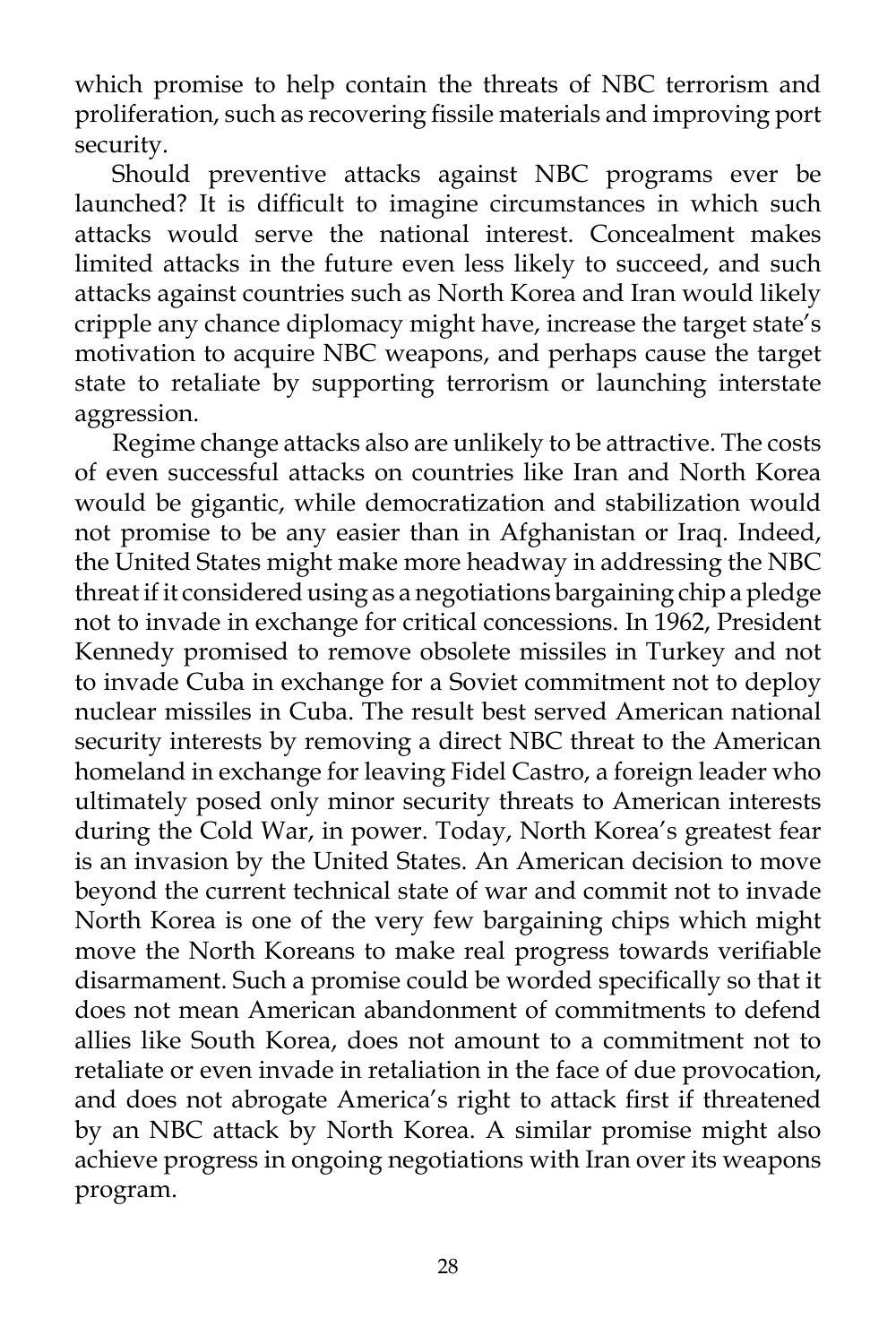Some might object that the United States needs to maintain maximum flexibility in action, both to allow for the possibility of invasion and to use the prospect of invasion as a club in inducing the other side to make concessions. However, in practice, such flexibility offers few benefits. As we have stressed, such regime change attacks are prohibitively costly, unnecessary, and counterproductive; and the United States loses very little in giving up an essentially bad policy option. The threat of attack also seems to add little in the way of bargaining leverage because potential targets have responded, not by making concessions, but rather by making their production facilities less vulnerable and by steeling their resolve to acquire such weapons as quickly as possible. Ultimately, the United States is likely to make more progress towards its fundamental goal of reducing the NBC threat by offering to forgo preventive attacks rather than threatening to launch them.

#### **ENDNOTES**

1. *The National Security Strategy of the United States of America*, Washington, DC: U.S. Government Printing Office, September 2002, pp. 14-15.

2. See, for example, A. F. K. Organski and Jacek Kugler, *The War Ledger*, Chicago: University of Chicago Press, 1980; Robert Gilpin, *War and Change in World Politics*, Cambridge: Cambridge University Press, 1981; Robert Powell, *In the Shadow of Power: State and Strategies in International Politics*, Princeton: Princeton University Press, 1999.

3. Dan Reiter, "Exploding the Powder Keg Myth: Preemptive Wars Almost Never Happen," *International Security*, Vol. 20, Fall 1995, pp. 5-34.

4. For further discussion of all past preventive attacks against NBC programs, see Dan Reiter, "Preventive Attacks against Nuclear, Biological, and Chemical Weapons Programs: The Track Record" in William W. Keller and Gordon R. Mitchell, eds., *Hitting First: Preventive Force in U.S. Security Strategy*, Pittsburgh, PA: University of Pittsburgh Press, forthcoming 2006.

5. Richard Rhodes, *The Making of the Atomic Bomb*, New York: Simon and Schuster, 1986.

6. James Risen, "Question of Evidence: A Special Report," *New York Times*, October 27, 1999, p. A1; Peter L. Bergen, *Holy War Inc.: Inside the Secret World of Osama bin Laden*, New York: Free Press, 2001, esp. pp. 123-125.

7. *Comprehensive Report of the Special Adviser to the DCI on Iraq's WMD*, Washington, DC: U.S. Government Printing Office, September 30, 2004.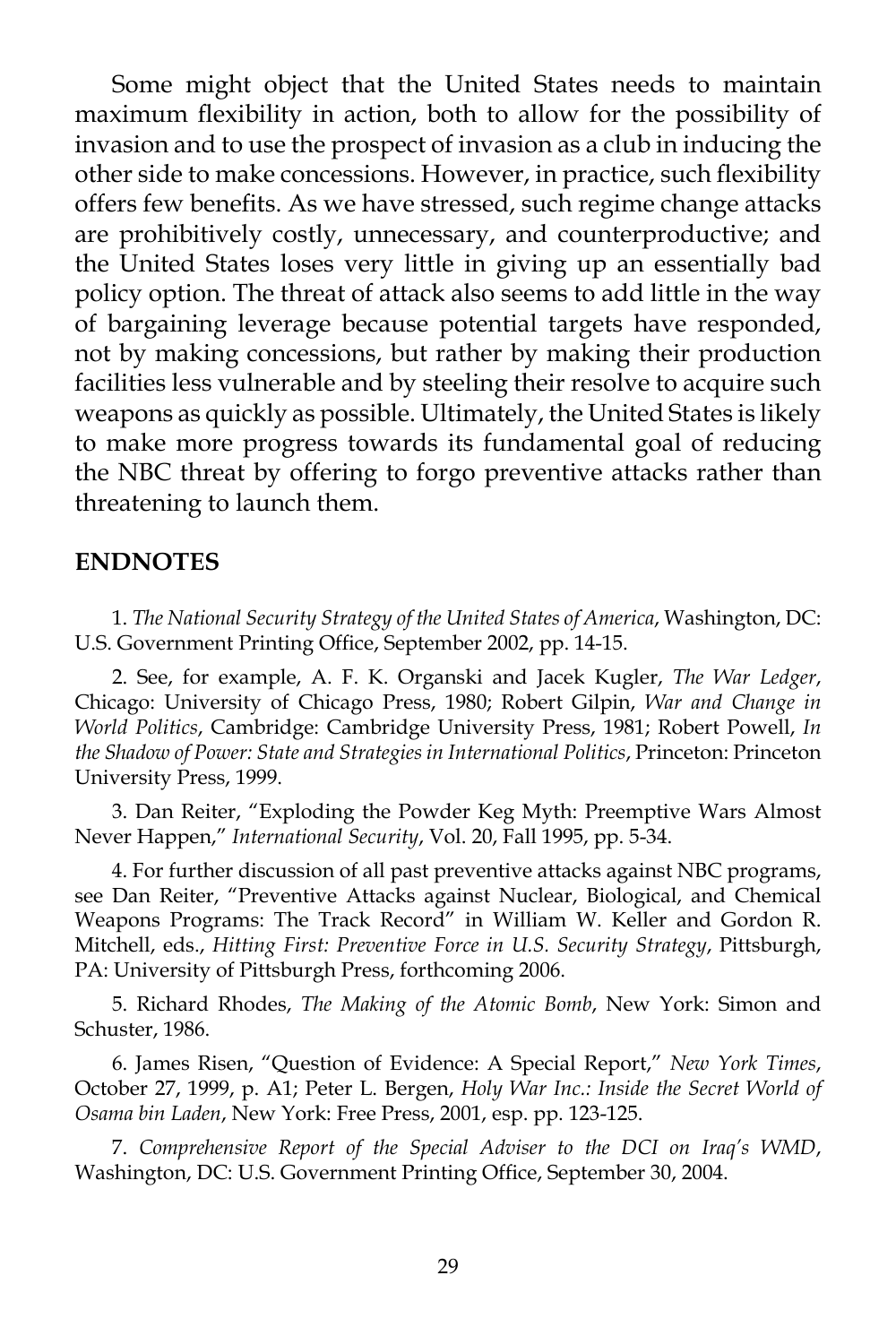8. Rhodes, *Making of the Atomic Bomb*; Yuki Tanaka, *Hidden Horrors: Japanese War Crimes in World War II*, Boulder: Westview, 1996, esp. pp. 140-145.

9. Richard Rhodes, *Dark Sun: The Making of the Hydrogen Bomb*, New York: Touchstone, 1995, pp. 363-366.

10. Judith Miller, Stephen Engelberg, and William Broad, *Germs: Biological Weapons and America's Secret War*, New York: Simon and Schuster, 2001.

11. William Burr and Jeffrey T. Richelson. "Whether to 'Strangle the Baby in the Cradle': The United States and the Chinese Nuclear Program, 1960-64," *International Security*, Vol. 25, Winter 2000/01, pp. 83-91.

12. James Risen, "India's A-Tests Prompt C.I.A. to Review Its Warning Systems," *New York Times*, July 4, 1998, p. A3.

13. Commission on the Intelligence Capabilities of the United States Regarding Weapons of Mass Destruction, *Report to the President*, March 31, 2005, *www.wmd. gov/report/*.

14. Greg Thielmann, "Preventive Military Intervention: The Role of Intelligence," Ridgway Center Policy Brief 04-1, October 2004.

15. Michael Jansen, "Baghdad's Bomb—An Inside View," *Middle East International*, January 10, 2003, p. 11; Imad Khadduri, *Iraq's Nuclear Mirage: Memoirs and Delusions,* Toronto: Springhead, 2003, pp. 81-82; Mahdi Obeidi and Kurt Pitzer, *The Bomb in My Garden: The Secrets of Saddam's Nuclear Mastermind*, Hoboken, NJ: Wiley, 2004, pp. 49-50; Jafar D. Jafar, *Oppdraget:Innsidehistorien om Saddams atomvåpen*, Oslo: Spartacus, 2005, with thanks to Kristin Bakke for assistance with translation from the original Norwegian. Two American scientists skeptical of Osiraq's bomb-making potential are Harvard physicist Richard Wilson, "A Visit to the Bombed Nuclear Reactor at Tuwaitha, Iraq," *Nature*, March 31, 1983; and Brookhaven Laboratory weapons expert Anthony Fainberg, "Osirak and International Security," *Bulletin of the Atomic Scientists*, Vol. 37, October 1981, pp. 33-34. For more on Osiraq, see Dan Reiter, "Preventive Attacks against Nuclear Programs and the 'Success' at Osiraq," *Nonproliferation Review*, Vol. 12, July 2005, pp. 355-371.

16. Khadduri, *Iraq's Nuclear Mirage*, p. 82; Shai Feldman, *Nuclear Weapons and Arms Control in the Middle East*, Cambridge: MIT Press, 1997, p. 136; Michael Eisenstadt, "Can the United States Influence the WMD Policies of Iraq and Iran?" *Nonproliferation Review*, Vol. 7, Summer 2000, p. 66; Shyam Bhatia and Daniel McGrory, *Brighter than the Baghdad Sun: Saddam's Nuclear Threat to the United States*, Washington, DC: Regnery, 2000, p. 140; Khidhir Hamza with Jeff Stein, *Saddam's Bombmaker: The Terrifying Story of Iraq's Nuclear and Biological Weapons Agenda*, New York: Touchstone, 2000, pp. 137-139; "National Terrorism Alert Goes Up; Interview With Saddam's Bomb Maker," CNN Crossfire, February 7, 2003, *transcripts.cnn. com/TRANSCRIPTS/0302/07/cf.00.html*, November 22, 2004; Jafar, *Oppdraget*, esp. pp. 55-56.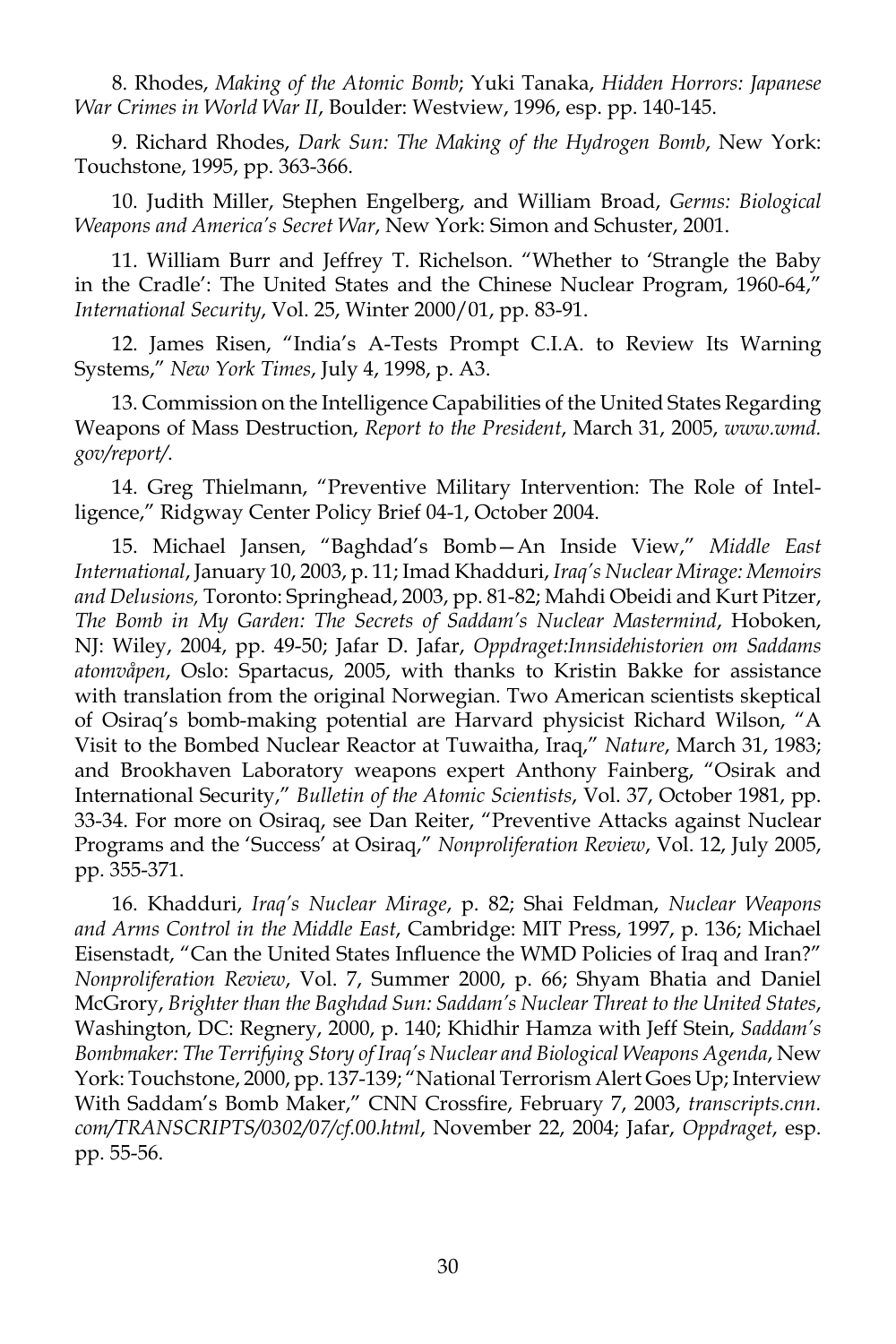17. Bhatia and McGrory, *Brighter than the Baghdad Sun*; General Accounting Office, "Operation Desert Storm: Evaluation of the Air Campaign," GAO/NSIAD-97-134, June 1997, Appendix III 9.2.5, *www.fas.org/man/gao/nsiad97134/index.html*, August 2, 2004.

18. Barry D. Watts and Thomas A. Keaney, *Gulf War Air Power Survey, Volume 2: Operations and Effects and Effectiveness, Part II: Effects and Effectiveness,* Washington, DC: U.S. Government Printing Office, 1993, pp. 312-345. The 2004 Duelfer report characterizes the 1991 attacks as more successful, but unfortunately it does not go into great detail or directly rebut the GAO or GWAPS reports. *Comprehensive Report*, Vol. 2, "Nuclear," esp. p. 4; Bhatia and McGrory, *Brighter than the Baghdad Sun*.

19. Leon V. Sigal, *Disarming Strangers: Nuclear Diplomacy with North Korea*, Princeton: Princeton University Press, 1998, p. 76; Joel S. Wit, Daniel B. Poneman, and Robert L. Gallucci, *Going Critical: The First North Korean Nuclear Crisis*, Washington, DC: Brookings, 2004, pp. 103-104; Ann Scott Tyson, "Use of Force in Korea Is Tricky Proposition," *Christian Science Monitor*, February 12, 2003, p. 2.

20. Brenda Shaffer, "Iran at the Nuclear Threshold," *Arms Control Today*, Vol. 33, November 2003, pp. 7-12; Shahram Chubin and Robert S. Litwak, "Debating Iran's Nuclear Aspirations," *Washington Quarterly*, Vol. 26, Autumn 2003, p. 108; Michael Knights, "Iranian Nuclear Weapons, Part II: Operational Challenges," *Policywatch*, No. 761, Washington Institute for Near East Policy, May 29, 2003, *www. washingtoninstitute.org/watch/index.htm*, August 2, 2004; Albright and Hinderstein, "Iran"; David E. Sanger, "Diplomacy Fails to Slow Advance of Nuclear Arms," *New York Times*, August 8, 2004, p. 1; James Fallows, "Will Iran Be Next?" *Atlantic*, December 2004, pp. 99-110; Con Coughlin, "North Korea to Help Iran Dig Secret Missile Bunkers," *Sunday Telegraph, London,* June 12, 2005, p. 24.

21. "The Human Toll," *Army Times*, January 23, 2006, p. 7.

22. Seymour Hersh, "The Other War," *New Yorker*, April 12, 2004, Vol. 40, Issue 8, p. 40; Graham Allison, *Nuclear Terrorism: The Ultimate Preventable Catastrophe*, New York: Times Books, 2004, p. 134.

23. Thom Shanker, "Pentagon Says Iraq Effort Limits Ability to Fight Other Conflicts," *New York Times*, May 3, 2005, p. A1.

24. Tony Perry, "Marines Hit Recruiting Goal; Won't Lower Bar," *Los Angeles Times*, October 14, 2005, p. A30.

25. Damien Cave, "San Antonio Proudly Lines Up Behind the Military Recruiter," *New York Times*, October 7, 2005, p. A1; Damien Cave, "Army Recruiters Say They Feel Pressure to Bend Rules," *New York Times*, May 3, 2005, p. A17.

26. Mark Mazetti, "Army Plans to Reorganize, Not Expand, to Meet Combat Needs," *Los Angeles Times*, October 7, 2005, p. A13; Tom Bowman, "Criteria on Test Scores Relaxed By Army," *Baltimore Sun*, October 8, 2005, p. A1.

27. Bowman, "Criteria on Test Scores," p. A1.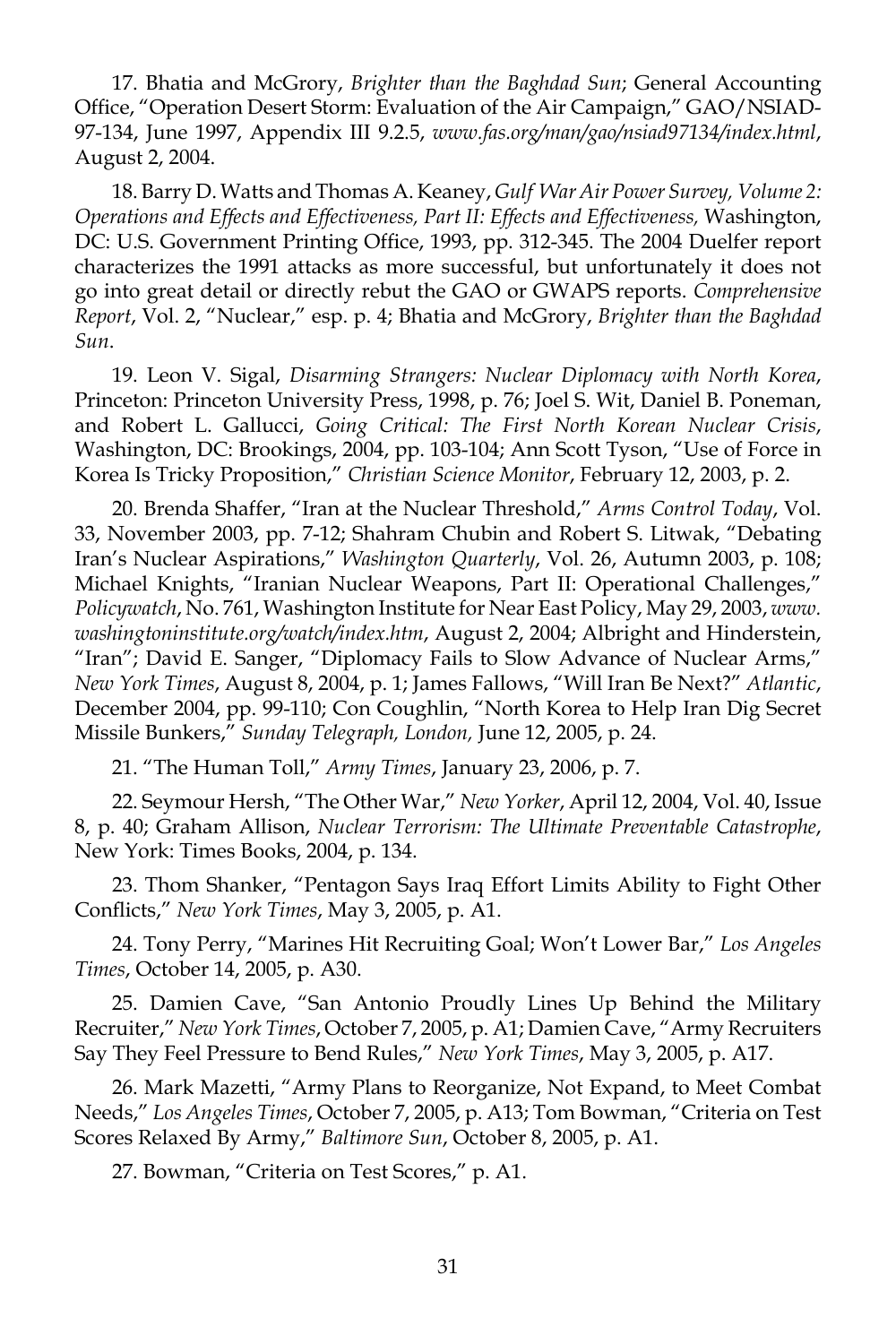28. Brian MacQuarrie, "Fewer Applying to Military Academies," *Boston Globe*, June 13, 2005, p. A1.

29. Bob Dart, "Army Misses Its Recruiting Targets Again," *Atlanta Journal-Constitution*, June 11, 2005, p. A8.

30. Thom Shanker, "Army Likely to Miss 2 Recruiting Goals," *New York Times*, March 24, 2005, p. A18; Eric Schmitt, "After Lowering Goal, Army Falls Short on May Recruits," *New York Times*, June 8, 2005, A10; "For Recruiters, A Distant War Becomes a Tough Sell," *USA Today*, April 6, 2005, p. 12A; Will Dunham, "Army's March Recruiting Goal Falls 32% Short," *Houston Post*, April 2, 2005, p. A6; "Too Few Good Men and Women," *St. Louis Post Dispatch*, March 16, 2005, p. B6.

31. Damien Cave, "Growing Problem for Military Recruiters: Parents," *New York Times*, June 3, 2005, p. A1.

32. See the comments of Army spokeswoman Beth Musselman in Arthur Kane and Beth Potter, "Army Misses Recruit Target," *Denver Post*, October 2, 2005, p. A1.

33. Damien Cave, "Army's Top Recruiter Says 2006 May Be Biggest Test," *New York Times*, May 13, 2005, p. A16.

34. *Ibid*.

35. *Ibid*.

36. Ann Scott Tyson, "Recruiting Shortfall Delays Army Expansion Plans," *Washington Post*, October 4, 2005, p. A7.

37. "Local Costs of the Iraq War," National Priorities Project, February 16, 2005, *www.nationalpriorities.org/Issues/Military/Iraq/highcost/costofwar.html*, downloaded April 11, 2005.

38. Anonymous, *Imperial Hubris: Why the West is Losing the War on Terror*, London: Brassey's, 2004, esp. pp. 212-214; *Strategic Survey 2003/4*, London: International Institute for Strategic Studies, 2004, esp.pp. 5-6 and 169; Alan Cowell, "Seeking Moderate Support, Blair Meets Muslim Leaders," *New York Times*, July 20, 2005, p. A10.

39. Allison, *Nuclear Terrorism*, p. 35.

40. Robert A. Pape, "The Strategic Logic of Suicide Terrorism," *American Political Science Review*, Vol. 97, August 2003, pp. 343-361.

41. Richard A. Clarke, "Battlefields," *New York Times Magazine*, July 17, 2005, p. 18.

42. Paul Kerr, "New Reports Cite Looting at Iraqi Cites; UNMOVIC Future Discussed," *Arms Control Today*, Vol. 35, April 2005.

43. David E. Sanger, "Rice to Discuss Antiproliferation Program," *New York Times*, May 31 , 2005, p. A3.

44. John F. Kennedy, "News Conference Number 52," March 21, 1963, *www. jfklibrary.org/jfk\_press\_conference\_630321.html*, downloaded March 31, 2005.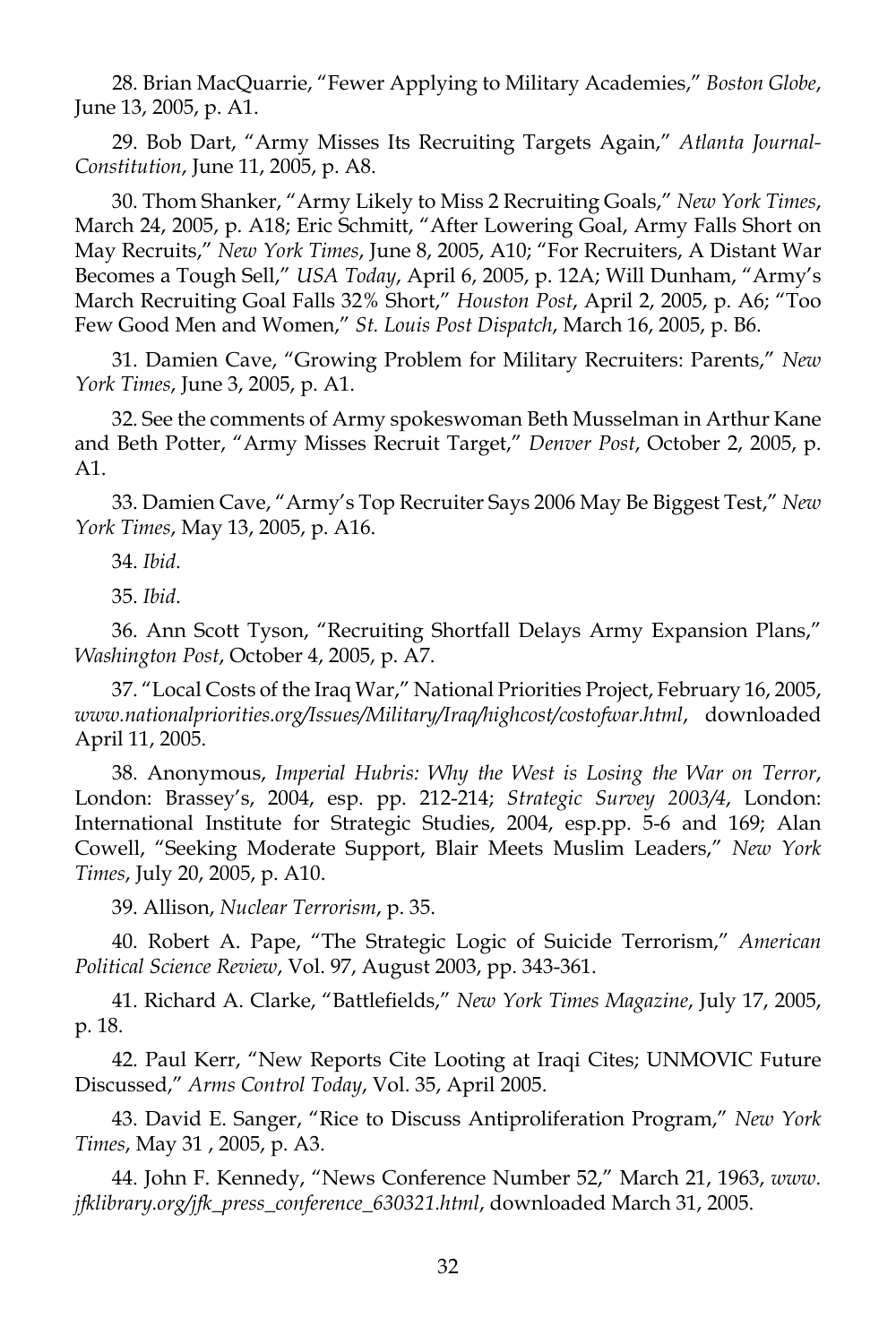45. The Committee on Nuclear Proliferation, "A Report to the President," January 21, 1965, *www.gwu.edu/~nsarchiv/NSAEBB/NSAEBB1/nhch7\_1.htm*, downloaded March 31, 2005.

46. Ariel E. Levite, "Never Say Never Again: Nuclear Reversal Revisited," *International Security*, Vol. 27, Winter 2002/03, esp. pp. 61-62.

47. Joby Warrick, "Albania's Chemical Cache Raises Fears About Others," *Washington Post*, January 10, 2005, p. A1.

48. See, e.g., Wilson, "A Visit"; H. Gruemm, "Safeguards and Tamuz: Setting the Record Straight," *IAEA Bulletin*, No. 23, December 1981, pp. 12-13; Christopher Herzig, "Correspondence: IAEA Safeguards," *International Security*, Vol. 7, Spring 1983, p. 196.

49. Khidhir Hamza and Joseph Cirincione, "Presentation at the Carnegie Endowment Nonproliferation Project," Carnegie Endowment for International Peace, November 2, 2000, *www.ceip.org/files/projects/npp/resources/hamzatranscript. htm*. See also Bhatia and McGrory, *Brighter than the Baghdad Sun*, p. 143.

50. *Comprehensive Report*.

51. Ted Galen Carpenter and Doug Bandow, *The Korean Conundrum: America's Troubled Relations with North and South Korea*, New York: Palgrave, 2004.

52. Wit *et al.*, *Going Critical*, pp. 103-104.

53. Nicholas D. Kristof, "Tunneling Toward Disaster," *New York Times*, January 21, 2003, p. A23.

54. Sigal, *Disarming Strangers*, p. 10.

55. *Ibid*. When President Clinton was briefed in May 1994, he was told by military planners that in the first 90 days there would be 52,000 Americans and 490,000 South Koreans killed and wounded, at a direct financial cost of \$61 billion. Don Oberdorfer, *The Two Koreas: A Contemporary History*, Reading, MA: Addison-Wesley, 1997, p. 315.

56. In May 2005, National Security Adviser Stephen Hadley commented that North Korea probably has between two and six nuclear weapons. David E. Sanger, "U.S. in Warning to North Korea on Nuclear Test," *New York Times*, May 15, 2005, p. A1.

57. Carpenter and Bandow, *The Korean Conundrum*, p. 53.

58. *Ibid*., pp. 53-57.

59. Wit *et al., Going Critical*, pp. 387-396; Scott Stossel, "North Korea: The War Game," *Atlantic*, Vol. 296, No. 1, July/August 2005, pp. 98, 108.

60. Kenneth Pollack, *The Persian Puzzle: The Conflict Between Iran and America*, New York: Random House, 2004.

61. Michael Ryan Kraig, "Realistic Solutions for Resolving the Iranian Nuclear Crisis," Stanley Foundation Policy Analysis Brief, April 2005, p. 3.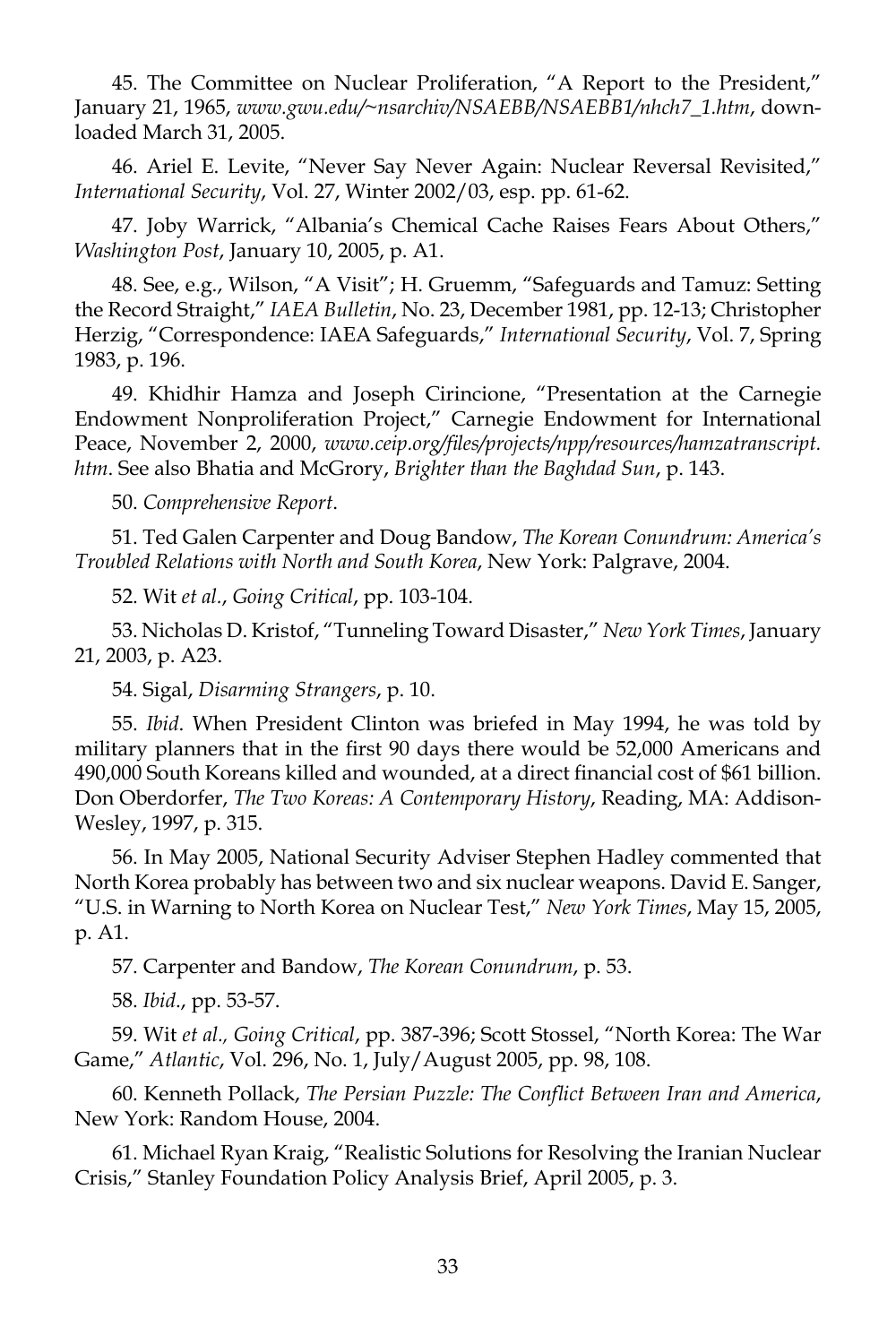62. Congressional Research Service, "Pakistan's Nuclear Proliferation Activities and the Recommendations of the 9/11 Commission: U.S. Policy Constraints and Options," Order Code RL 32745, Washington, DC.

63. Robert Jervis, *The Meaning of the Nuclear Revolution: Statecraft and the Prospect of Armageddon*, Ithaca: Cornell, 1989.

64. See, for example, Albert Wohlstetter, "The Delicate Balance of Terror," *Foreign Affairs*, Vol. 37, January 1959, pp. 209-234; Richard Pipes, "Why the Soviet Union Thinks it Can Fight and Win a Nuclear War," *Commentary*, Vol. 64, July 1977, pp. 21-34; Colin S. Gray, "War-Fighting for Deterrence," *Journal of Strategic Studies*, Vol. 7, March 1984, pp. 5-28.

65. See, e.g., Richard K. Betts, *Nuclear Blackmail and Nuclear Balance*, Washington, DC: Brookings, 1987, p. 137n.

66. Betts, *Nuclear Blackmail*; Robert S. Ross, "The 1995-96 Taiwan Strait Confrontation: Coercion, Credibility, and the Use of Force," *International Security*, Vol. 25, Fall 2000, pp. 87-123.

67. John J. Mearsheimer and Stephen M. Walt, "An Unnecessary War," *Foreign Policy*, No. 134, January/February 2003, pp. 50-59.

68. Daniel L. Byman and Matthew C. Waxman, *Confronting Iraq: U.S. Policy and the Use of Force Since the Gulf War*, Santa Monica, CA: RAND, 2000.

69. See Kenneth M. Pollack, "Why Iraq Can't Be Deterred," *New York Times*, September 26, 2002, p. A29.

70. Nina Tannenwald, "Stigmatizing the Bomb: Origins of the Nuclear Taboo," *International Security*, Vol. 29, Spring 2005, pp. 45-46; George Perkovich, "Bush's Nuclear Revolution: A Regime Change in Nonproliferation," *Foreign Affairs*, Vol. 82, March/April 2003, pp. 2-8.

71. Available at *www.whitehouse.gov/news/releases/2004/01/20040120-7.html*.

72. George A. Lopez and David Cortright, "Containing Iraq: Sanctions Worked," *Foreign Affairs*, Vol. 83, July-August 2004, p. 102; Martin Indyk, "The Iraq War Did Not Force Gadaffi's Hand," *Financial Times*, March 9, 2004, p. 21; Flynt Leverett, "Why Libya Gave Up the Bomb," *New York Times*, January 23, 2004, p. A23.

73. Sanger, "Rice to Discuss."

74. "Defense Aquisitions: Status of Ballistic Missile Defense Program in 2004," General Accountability Office, GAO-05-243, March 31, 2005, available at *www.gao. gov/atext/d05243.txt*, downloaded April 8, 2005.

75. Wade Boese, "Israel, Iran Flex Missiles," *Arms Control Today*, Vol. 34, September 2004; National Intelligence Council, "Foreign Missile Developments and the Ballistic Missile Threat Through 2015," National Intelligence Estimate, Central Intelligence Agency, December 2001, available at *www.cia.gov/nic/special\_ missilethreat2001.html#northkorea*, downloaded April 8, 2005.